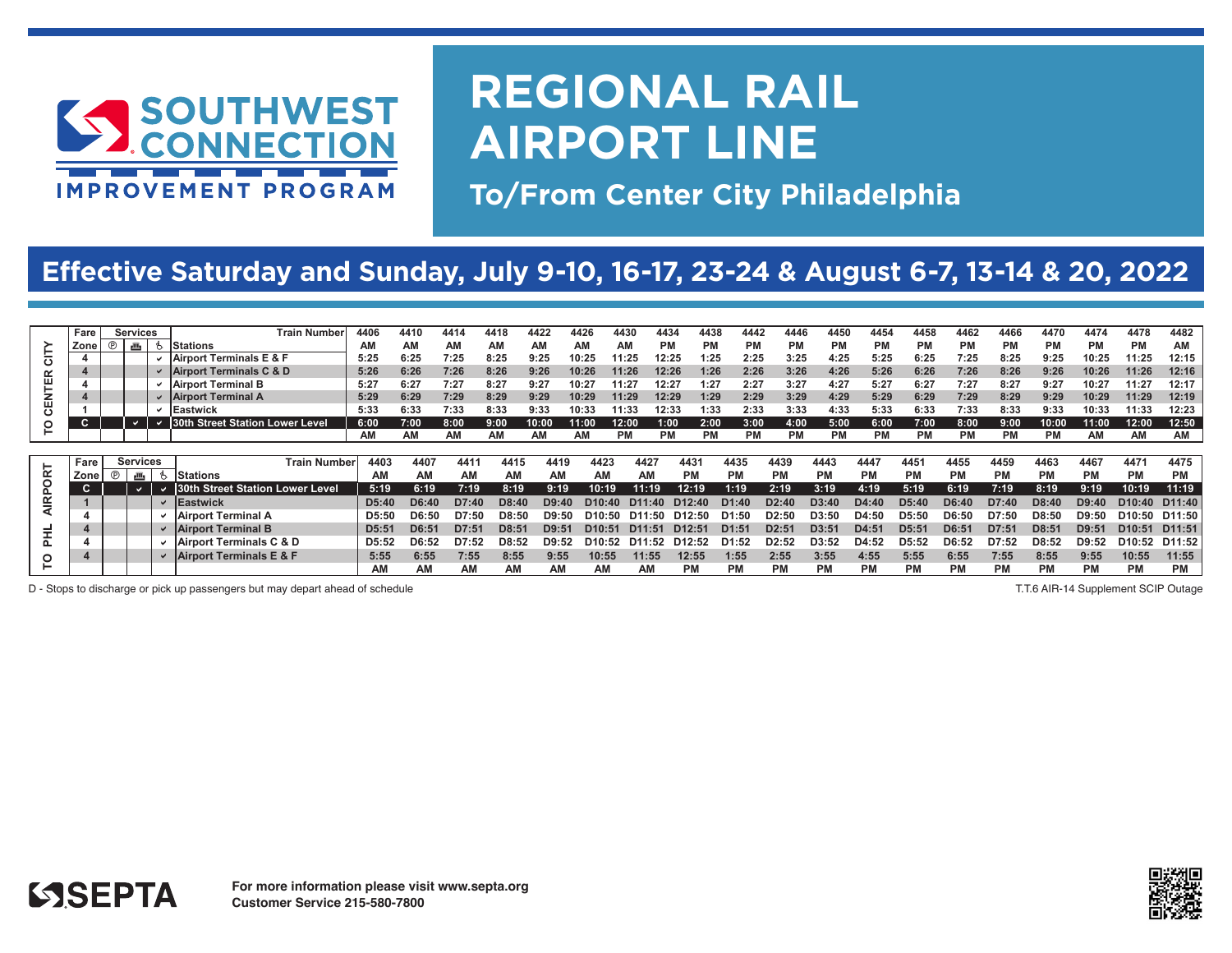

## **REGIONAL RAIL MEDIA/ ELWYN LINE**

**To/From Center City Philadelphia**

#### **Effective Saturday and Sunday, July 9-10, 16-17, 23-24 & August 6-7, 13-14 & 20, 2022**

|                         | Fare                    |              | <b>Services</b> |    | <b>Train Number</b>                      | 3358       | 3360       | 3362       | 3364       | 3366               | 3368       | 3370       | 3372       | 3374       |
|-------------------------|-------------------------|--------------|-----------------|----|------------------------------------------|------------|------------|------------|------------|--------------------|------------|------------|------------|------------|
|                         | Zone                    | $^{\circ}$   | க               | q. | <b>Stations</b>                          | AM         | AM         | AM         | <b>PM</b>  | <b>PM</b>          | <b>PM</b>  | <b>PM</b>  | <b>PM</b>  | <b>PM</b>  |
|                         | 3                       | $\checkmark$ |                 | ✔  | Elwyn                                    | 6:01       | 8:01       | 10:01      | 12:01      | 2:01               | 4:01       | 6:01       | 8:01       | 10:17      |
|                         | 3                       | V            |                 |    | <b>Media</b>                             | 6:04       | 8:04       | 10:04      | 12:04      | 2:04               | 4:04       | 6:04       | 8:04       | 10:20      |
|                         | $\overline{3}$          | $\checkmark$ |                 |    | <b>Moylan-Rose Valley</b>                | 6:06       | 8:06       | 10:06      | 12:06      | 2:06               | 4:06       | 6:06       | 8:06       | 10:22      |
|                         | 3                       | V            |                 |    |                                          | 6:08       | 8:08       | 10:08      | 12:08      | 2:08               | 4:08       | 6:08       | 8:08       | 10:24      |
|                         |                         |              |                 |    | Wallingford<br>Swarthmore                | 6:10       | 8:10       |            |            |                    |            | 6:10       |            | 10:26      |
|                         | 3<br>$\overline{2}$     | $\checkmark$ |                 | ✔  |                                          |            |            | 10:10      | 12:10      | 2:10               | 4:10       |            | 8:10       |            |
|                         | $\overline{2}$          | v            |                 |    | <b>Morton-Rutledge</b>                   | 6:12       | 8:12       | 10:12      | 12:12      | 2:12               | 4:12       | 6:12       | 8:12       | 10:28      |
|                         |                         | $\checkmark$ |                 | ✔  | <b>Secane</b>                            | 6:14       | 8:14       | 10:14      | 12:14      | 2:14               | 4:14       | 6:14       | 8:14       | 10:30      |
| <b>UD</b>               | $\overline{\mathbf{2}}$ | U            |                 | v  | Primos                                   | 6:16       | 8:16       | 10:16      | 12:16      | 2:16               | 4:16       | 6:16       | 8:16       | 10:32      |
|                         | $\overline{2}$          | $\checkmark$ |                 |    | <b>Clifton-Aldan</b>                     | 6:17       | 8:17       | 10:17      | 12:17      | 2:17               | 4:17       | 6:17       | 8:17       | 10:33      |
| $\alpha$                | $\overline{2}$          | v            |                 |    | Gladstone                                | 6:19       | 8:19       | 10:19      | 12:19      | 2:19               | 4:19       | 6:19       | 8:19       | 10:35      |
| ш                       | $\overline{2}$          | $\checkmark$ |                 |    | Lansdowne                                | 6:20       | 8:20       | 10:20      | 12:20      | 2:20               | 4:20       | 6:20       | 8:20       | 10:36      |
|                         | $\overline{2}$          |              |                 |    | Fernwood-Yeadon                          | 6:22       | 8:22       | 10:22      | 12:22      | 2:22               | 4:22       | 6:22       | 8:22       | 10:38      |
| <b>三乙</b>               | $\mathbf{1}$            |              |                 |    | Angora                                   | D6:24      | D8:24      | D10:24     | D12:24     | D <sub>2</sub> :24 | D4:24      | D6:24      | D8:24      | D10:40     |
|                         | $\mathbf{1}$            |              |                 |    | 49th Street (Train Arrives)              | 6:29       | 8:29       | 10:29      | 12:29      | 2:29               | 4:29       | 6:29       | 8:29       | 10:45      |
| $\overline{\mathbf{C}}$ |                         |              |                 |    | 49th Street (Bus Departs)                | B6:34      | B8:34      | B10:34     | B12:34     | B2:34              | B4:34      | B6:34      | B8:34      | B10:50     |
| $\overline{\mathbf{C}}$ |                         |              | <b>BUS</b>      |    | 33rd & Spruce                            | B6:44      | B8:44      | B10:44     | B12:44     | B2:44              | B4:44      | B6:44      | B8:44      | B11:00     |
| ⊢                       |                         |              |                 |    | <b>30th Street Station (Bus Arrives)</b> | B6:54      | B8:54      | B10:54     | B12:54     | B2:54              | B4:54      | B6:54      | B8:54      | B11:10     |
|                         | Fare                    |              | <b>Services</b> |    | <b>Connecting Train Number</b>           | 3858       | 3860       | 3862       | 3864       | 3866               | 3868       | 3870       | 3872       | 6494       |
|                         | Zone                    | $^{\circ}$   | க               | P  | <b>Stations</b>                          | AM         | AM         | AM         | <b>PM</b>  | <b>PM</b>          | <b>PM</b>  | PM         | <b>PM</b>  | PM         |
|                         | C.                      |              | v               |    | 30th Street Station                      | 7:09       | 9:09       | 11:09      | 1:09       | 3:09               | 5:09       | 7:09       | 9:09       | 11:15      |
|                         | <sub>C</sub>            |              | v               | v  | <b>Suburban Station</b>                  | 7:14       | 9:14       | 11:14      | 1:14       | 3:14               | 5:14       | 7:14       | 9:14       | 11:20      |
|                         | C.                      |              | $\checkmark$    | ✓  | <b>Jefferson Station</b>                 | 7:19       | 9:19       | 11:19      | 1:19       | 3:19               | 5:19       | 7:19       | 9:19       | 11:25      |
|                         | C                       |              |                 |    | <b>Temple University</b>                 | 7:23       | 9:23       | 11:23      | 1:23       | 3:23               | 5:23       | 7:23       | 9:23       | 11:30      |
|                         |                         |              |                 |    | <b>Train continues to</b>                | <b>FXC</b> | <b>FXC</b> | <b>FXC</b> | <b>FXC</b> | <b>FXC</b>         | <b>FXC</b> | <b>FXC</b> | <b>FXC</b> | <b>GLN</b> |
|                         |                         |              |                 |    | (see Destination Codes)                  | AM         | AM         | AM         | <b>PM</b>  | PM                 | PM         | PM         | PM         | PM         |

|              | Fare                    |              | <b>Services</b> |                           | <b>Train Number</b>                      | 407   | 413   | 421                 | 429       | 437               | 445       | 453       | 461       | 469                 | 8393               |
|--------------|-------------------------|--------------|-----------------|---------------------------|------------------------------------------|-------|-------|---------------------|-----------|-------------------|-----------|-----------|-----------|---------------------|--------------------|
|              | Zone                    | $^{\circ}$   | 画               | Ġ                         | <b>Stations</b>                          | AM    | AM    | AM                  | AM        | <b>PM</b>         | <b>PM</b> | <b>PM</b> | PM        | PM                  | <b>PM</b>          |
|              | C                       |              |                 | $\checkmark$              | <b>Temple University</b>                 | 5:43  | 7:43  | 9:43                | 11:43     | 1:43              | 3:43      | 5:43      | 7:43      | 9:43                | 11:18              |
|              | C                       |              | $\checkmark$    | $\checkmark$              | <b>Jefferson Station</b>                 | 5:50  | 7:50  | 9:50                | 11:50     | 1:50              | 3:50      | 5:50      | 7:50      | 9:50                | 11:24              |
|              | c                       |              | v.              | $\checkmark$              | <b>Suburban Station</b>                  | 5:55  | 7:55  | 9:55                | 11:55     | 1:55              | 3:55      | 5:55      | 7:55      | 9:55                | 11:29              |
|              | c                       |              | v.              | $\checkmark$              | <b>30th Street Station</b>               | 5:59  | 7:59  | 9:59                | 11:59     | 1:59              | 3:59      | 5:59      | 7:59      | 9:59                | 11:33              |
|              |                         |              |                 |                           | <b>30th Street Station (Bus Departs)</b> | B6:09 | B8:09 | B10:09              | B12:09    | B <sub>2:09</sub> | B4:09     | B6:09     | B8:09     | B10:35              | B11:43             |
|              |                         | <b>BUS</b>   |                 |                           | 33rd & Spruce                            | B6:19 | B8:19 | B <sub>10</sub> :19 | B12:19    | B2:19             | B4:19     | B6:19     | B8:19     | B <sub>10</sub> :45 | B11:53             |
|              |                         |              |                 | 49th Street (Bus Arrives) |                                          | B6:29 | B8:29 | B10:29              | B12:29    | B2:29             | B4:29     | B6:29     | B8:29     | B10:55              | B12:03             |
|              | Fare                    |              | <b>Services</b> |                           | <b>Connecting Train Number</b>           | 3373  | 3375  | 3377                | 3379      | 3381              | 3383      | 3385      | 3387      | 3399                | *3389              |
| <b>NYW</b> . | Zone                    | $^{\circ}$   | 画               | P                         | <b>Stations</b>                          | AM    | AM    | AM                  | <b>PM</b> | <b>PM</b>         | PM        | <b>PM</b> | <b>PM</b> | PM                  | <b>AM</b>          |
|              |                         |              |                 | $\checkmark$              | 49th Street (Train Departs)              | 6:44  | 8:44  | 10:44               | 12:44     | 2:44              | 4:44      | 6:44      | 8:44      | 11:00               | 12:26              |
|              | 1                       |              |                 |                           | Angora                                   | 6:48  | 8:48  | 10:48               | 12:48     | 2:48              | 4:48      | 6:48      | 8:48      | 11:04               | D <sub>12:30</sub> |
| ш            | $\overline{2}$          |              |                 |                           | Fernwood-Yeadon                          | 6:50  | 8:50  | 10:50               | 12:50     | 2:50              | 4:50      | 6:50      | 8:50      | 11:06               | D <sub>12:32</sub> |
|              | $\overline{2}$          | $\checkmark$ |                 |                           | Lansdowne                                | 6:52  | 8:52  | 10:52               | 12:52     | 2:52              | 4:52      | 6:52      | 8:52      | 11:08               | D12:34             |
| O            | $\overline{\mathbf{2}}$ | ✓            |                 |                           | Gladstone                                | 6:53  | 8:53  | 10:53               | 12:53     | 2:53              | 4:53      | 6:53      | 8:53      | 11:09               | D <sub>12:35</sub> |
|              | $\overline{2}$          | ✓            |                 |                           | <b>Clifton-Aldan</b>                     | 6:55  | 8:55  | 10:55               | 12:55     | 2:55              | 4:55      | 6:55      | 8:55      | 11:11               | D12:37             |
|              | $\overline{2}$          | ✓            |                 | $\checkmark$              | <b>Primos</b>                            | 6:56  | 8:56  | 10:56               | 12:56     | 2:56              | 4:56      | 6:56      | 8:56      | 11:12               | D12:38             |
|              | $\overline{2}$          | ✓            |                 | v                         | <b>Secane</b>                            | 6:58  | 8:58  | 10:58               | 12:58     | 2:58              | 4:58      | 6:58      | 8:58      | 11:14               | D12:40             |
|              | $\overline{2}$          | ✓            |                 | $\checkmark$              | Morton-Rutledge                          | D7:00 | D9:00 | D11:00              | D1:00     | D3:00             | D5:00     | D7:00     | D9:00     | D11:16              | D <sub>12:42</sub> |
|              | 3                       | ✓            |                 | v                         | Swarthmore                               | D7:02 | D9:02 | D11:02              | D1:02     | D3:02             | D5:02     | D7:02     | D9:02     | D11:18              | D12:44             |
|              | 3                       | ✓            |                 |                           | Wallingford                              | D7:04 | D9:04 | D11:04              | D1:04     | D3:04             | D5:04     | D7:04     | D9:04     | D11:20              | D12:46             |
|              | 3                       | ✓            |                 |                           | <b>Moylan-Rose Valley</b>                | D7:06 | D9:06 | D11:06              | D1:06     | D3:06             | D5:06     | D7:06     | D9:06     | D11:22              | D12:48             |
|              | 3                       | ✓            |                 | $\checkmark$              | Media                                    | D7:08 | D9:08 | D11:08              | D1:08     | D3:08             | D5:08     | D7:08     | D9:08     | D11:24              | D <sub>12:50</sub> |
|              | 3                       | ✓            |                 | v                         | Elwyn                                    | 7:11  | 9:11  | 11:11               | 1:11      | 3:11              | 5:11      | 7:11      | 9:11      | 11:27               | 12:53              |
|              |                         |              |                 |                           |                                          | AM    | AM    | AM                  | <b>PM</b> | <b>PM</b>         | <b>PM</b> | PM        | PM        | PM                  | AM                 |

D - Stops to discharge or pick up passengers but may depart ahead of schedule **3 Elwyn 7:11 9:11 11:11 1:11 3:11 5:11 7:11 9:11 11:27 12:53 Fare Connecting Train Number 3858 3860 3862 3864 3866 3868 3870 3872 6494 Services**

*Train \*3389 Operates July 9-10, 16-17, 23-24, 2022 ONLY <b>AMA CONDUCT BOOM CONDUCT BOOM CONDUCTS AND RELET TO DEPPRESSIVE CONDUCTS AND RELET TO DEPPRESSIVE CONDUCTS AND RELET TO DEPPRESSIVE CONDUCTS AND RELET TO DEPPRESS* **C**  $\frac{1}{2}$  **C 30th**  $\frac{1}{2}$  **1:09 1:09 1:09 1:09 1:09 1:09 1:09 1:09 1:09 1:09 1:09 1:09 1:09 1:09 1:09 1:09 1:09 1:09 1:09 1:09 1:09 1:09 1:09 1:09 1:09 1:09 1:09** 



**C Jefferson Station 7:19 9:19 11:19 1:19 3:19 5:19 7:19 9:19 11:25 CO TA** For more information please visit www.septa.org<br> **FO TA** For more information please visit www.septa.org  $\textbf{Customer Service 215-580-7800} \quad \textbf{SFR}$ 



T.T.6 ELW-17 Supplement SCIP Outage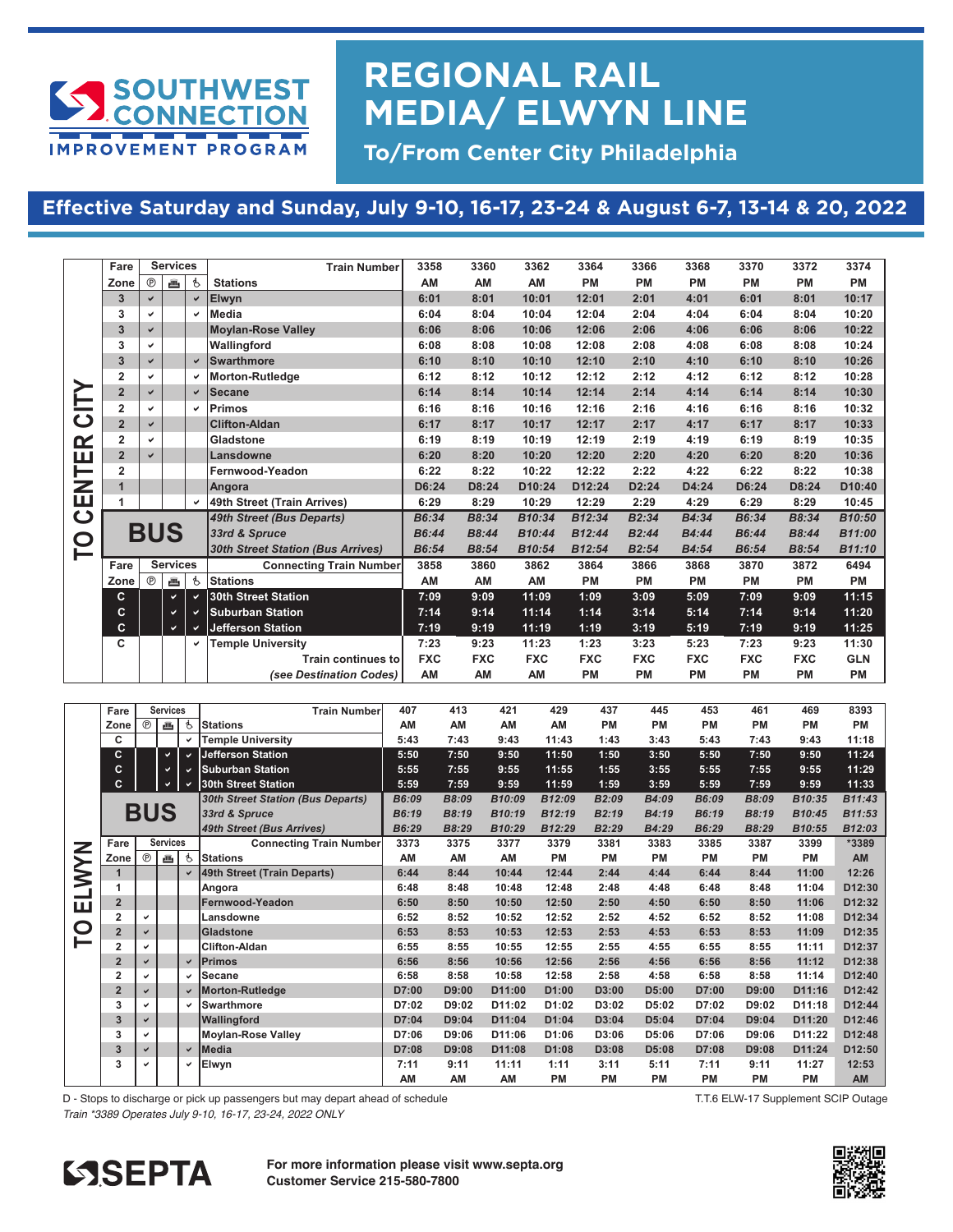

## **REGIONAL RAIL GLENSIDE COMBINED**

**To/From Center City Philadelphia**

#### **Effective Saturday and Sunday, July 9-10, 16-17, 23-24 & August 6-7, 13-14 & 20, 2022**

| Fare Services                                                                                                                                                                                                                                                                                                                                                                                                                                                 | Train Number 6401                                                                                                                                                                                                                                                                                                                                                                                                                           |                                                  |                                     | 403 407 3807 6507 413 3815 515 417 6519 421 3823 523 425 6527 429 3831 531 433                                                       |                                                        |                                   | 535 437                           |
|---------------------------------------------------------------------------------------------------------------------------------------------------------------------------------------------------------------------------------------------------------------------------------------------------------------------------------------------------------------------------------------------------------------------------------------------------------------|---------------------------------------------------------------------------------------------------------------------------------------------------------------------------------------------------------------------------------------------------------------------------------------------------------------------------------------------------------------------------------------------------------------------------------------------|--------------------------------------------------|-------------------------------------|--------------------------------------------------------------------------------------------------------------------------------------|--------------------------------------------------------|-----------------------------------|-----------------------------------|
| h <del>an an</del><br>Zone @ 画 も Stations                                                                                                                                                                                                                                                                                                                                                                                                                     | AM AM AM                                                                                                                                                                                                                                                                                                                                                                                                                                    | <b>AM</b><br><b>AM</b>                           | <b>AM</b><br><b>AM</b>              | <b>AM</b><br>ΔM<br>AM                                                                                                                | AM                                                     | PM PM PM PM                       |                                   |
| <b>I</b> Glenside<br>3 I V I                                                                                                                                                                                                                                                                                                                                                                                                                                  | 4:24  4:54  5:24                                                                                                                                                                                                                                                                                                                                                                                                                            |                                                  |                                     | $-$ 6.15 7.24 $-$ 8.15 8.24 9.15 9.24 $-$ 10.15 10.24 11.15 11.24 $-$ 12.15                                                          |                                                        |                                   | 12:24 1:15 1:2                    |
| $3 \times$<br>Jenkintown-Wyncote                                                                                                                                                                                                                                                                                                                                                                                                                              |                                                                                                                                                                                                                                                                                                                                                                                                                                             |                                                  |                                     | 4:26  4:56  5:26  6:13  6:18  7:26  8:13  8:18  8:26  9:18  9:26  10:13  10:13  10:26  11:18  11:26  12:13  12:18  12:26  1:18  1:20 |                                                        |                                   |                                   |
| <b>Elkins Park</b>                                                                                                                                                                                                                                                                                                                                                                                                                                            | $4:28$ $4:58$ $5:28$ $6:15$ - 7:28                                                                                                                                                                                                                                                                                                                                                                                                          |                                                  |                                     | — — 8:28 — 9:28 — — 10:28 — 11:28 — — 12:28 — 1:28                                                                                   |                                                        |                                   |                                   |
| √ Melrose Parl                                                                                                                                                                                                                                                                                                                                                                                                                                                | $4:30$ 5:00 5:30 6:17                                                                                                                                                                                                                                                                                                                                                                                                                       | 7:30                                             | $-8:30$<br>$ -$                     | $\sim$ $ -$                                                                                                                          | 10:30<br>11:30<br>$\overline{\phantom{a}}$             | $-$<br>$\sim$ $ -$                | $12:30 -$                         |
| Fern Rock T.                                                                                                                                                                                                                                                                                                                                                                                                                                                  |                                                                                                                                                                                                                                                                                                                                                                                                                                             |                                                  |                                     | (4:33 5:03 5:33 6:20 6:24 7:33 8:18 8:24 8:33 9:24 9:33 10:18 10:24 10:33 11:24 11:33 12:18 12:24 12:33 1:24 1:33                    |                                                        |                                   |                                   |
| √ Wavne Junctio                                                                                                                                                                                                                                                                                                                                                                                                                                               | $4:37$ 5:07 5:37 - 6:27 7:37                                                                                                                                                                                                                                                                                                                                                                                                                |                                                  | $-8.27$ 8.37 9.27                   | 9:37<br>$-$ 10:27 10:37 11:27                                                                                                        |                                                        | $11:37 - 12:27$                   | 12:37 1:27 1:37                   |
| North Broad                                                                                                                                                                                                                                                                                                                                                                                                                                                   |                                                                                                                                                                                                                                                                                                                                                                                                                                             |                                                  | $6:32$ - $ 8:32$ - $9:32$           | $ -$ 10:32 $-$ 11:32 $ -$                                                                                                            |                                                        | 12:32                             | $-$ 1:32 $-$                      |
| V Temple University                                                                                                                                                                                                                                                                                                                                                                                                                                           |                                                                                                                                                                                                                                                                                                                                                                                                                                             |                                                  |                                     | 4:43 5:13 5:43 6:28 D6:34 7:43 8:28 8:34 8:43 D9:34 9:43 10:28 10:34 10:43 D11:34 11:43 12:28 12:34 12:43 1:43 1:43                  |                                                        |                                   |                                   |
| ↓ Jefferson Station                                                                                                                                                                                                                                                                                                                                                                                                                                           | 4:50 5:20 5:50                                                                                                                                                                                                                                                                                                                                                                                                                              | 6.35<br>D6:40 7:50 8:35                          |                                     | 8:40 8:50  D9:40  9:50  10:35  10:40  10:50  D11:40  11:50  12:35  12:40  12:50  1:40                                                |                                                        |                                   |                                   |
| Suburban Station                                                                                                                                                                                                                                                                                                                                                                                                                                              | $4:55$ $5:25$ $5:55$                                                                                                                                                                                                                                                                                                                                                                                                                        | 6:40                                             |                                     | D6:45 7:55 8:40 8:45 8:55 D9:45 9:55 10:40 10:45 10:55 D11:45 11:55 12:40 12:45 12:55 1:45                                           |                                                        |                                   |                                   |
| V V 30th Street Station                                                                                                                                                                                                                                                                                                                                                                                                                                       |                                                                                                                                                                                                                                                                                                                                                                                                                                             |                                                  |                                     | 4:59 5:29 5:59 6:44 6:49 7:59 8:44 8:49 8:59 9:49 9:59 10:44 10:49 10:59 11:49 11:59 12:44 12:49 12:59 1:49 1:59                     |                                                        |                                   |                                   |
|                                                                                                                                                                                                                                                                                                                                                                                                                                                               | Saturday train continues to $\overline{\phantom{a}}$ $\overline{\phantom{a}}$ $\overline{\phantom{a}}$ $\overline{\phantom{a}}$ $\overline{\phantom{a}}$ $\overline{\phantom{a}}$ $\overline{\phantom{a}}$ $\overline{\phantom{a}}$ $\overline{\phantom{a}}$ $\overline{\phantom{a}}$ $\overline{\phantom{a}}$ $\overline{\phantom{a}}$ $\overline{\phantom{a}}$ $\overline{\phantom{a}}$ $\overline{\phantom{a}}$ $\overline{\phantom{a}}$ |                                                  |                                     | — — CHW THO — — — CHW MAL — — — CHW THO                                                                                              |                                                        |                                   | — MAL                             |
| <b>Sunday train continues to</b><br>ורו                                                                                                                                                                                                                                                                                                                                                                                                                       | $  -$                                                                                                                                                                                                                                                                                                                                                                                                                                       | <b>CHW</b><br><b>CHW</b>                         | $\sim$ $\sim$                       | CHW<br>MAL<br>$\sim$ $\sim$                                                                                                          | $\sim$<br>$\sim$ $\sim$ $\sim$<br>$\sim$ $\sim$ $\sim$ | <b>CHW</b><br>MAL                 | <b>MAL</b><br>$\sim$              |
| (see Destination Codes)                                                                                                                                                                                                                                                                                                                                                                                                                                       | AM AM AM                                                                                                                                                                                                                                                                                                                                                                                                                                    | <b>AM</b><br><b>AM</b><br><b>AM</b><br><b>AM</b> | <b>AM</b><br>ΔM<br><b>AM</b>        | <b>AM</b><br><b>AM</b><br><b>AM</b>                                                                                                  | <b>AM</b><br><b>AM</b><br><b>AM</b>                    | PM PM                             | PM PM PM                          |
|                                                                                                                                                                                                                                                                                                                                                                                                                                                               |                                                                                                                                                                                                                                                                                                                                                                                                                                             |                                                  |                                     |                                                                                                                                      |                                                        |                                   |                                   |
| $\boxed{\underline{\square}}$ Fare Services                                                                                                                                                                                                                                                                                                                                                                                                                   | Train Number 3839<br>539 441<br>445                                                                                                                                                                                                                                                                                                                                                                                                         | 3847                                             | 449 551<br>3855<br>453              | 555<br>457<br>461                                                                                                                    | 3863<br>465                                            | 571                               | 3473 475                          |
| $\overline{\mathbf{Z}}$ $\overline{\mathbf{Z}}$ $\overline{\mathbf{Z}}$ $\overline{\mathbf{Z}}$ $\overline{\mathbf{Z}}$ $\overline{\mathbf{Z}}$ $\overline{\mathbf{Z}}$ $\overline{\mathbf{Z}}$ $\overline{\mathbf{Z}}$ $\overline{\mathbf{Z}}$ $\overline{\mathbf{Z}}$ $\overline{\mathbf{Z}}$ $\overline{\mathbf{Z}}$ $\overline{\mathbf{Z}}$ $\overline{\mathbf{Z}}$ $\overline{\mathbf{Z}}$ $\overline{\mathbf{Z}}$ $\overline{\mathbf{Z}}$ $\overline{\$ | PM PM PM                                                                                                                                                                                                                                                                                                                                                                                                                                    | PM PM<br>PM PM                                   | <b>PM</b><br><b>PM</b><br><b>PM</b> | <b>PM</b><br>PM<br><b>PM</b>                                                                                                         | PM<br><b>PM</b><br><b>PM</b>                           | <b>PM</b><br><b>PM</b>            | <b>PM</b><br><b>PM</b>            |
| Glenside                                                                                                                                                                                                                                                                                                                                                                                                                                                      | $-2:15$ 2:24<br>3.24                                                                                                                                                                                                                                                                                                                                                                                                                        | $-4:15$ 4:24 5:15 5:24                           | $\sim$ $\sim$                       | 7:24<br>6:24                                                                                                                         | 8:15<br>$\overline{\phantom{a}}$                       | 10:15<br>8:24 9:24                | 10:54<br>$\overline{\phantom{a}}$ |
| Jenkintown-Wyncote                                                                                                                                                                                                                                                                                                                                                                                                                                            |                                                                                                                                                                                                                                                                                                                                                                                                                                             |                                                  |                                     | 2:13 2:18 2:26 3:26 4:13 4:18 4:26 5:18 5:26 6:13 6:18 6:26 7:26 8:13 8:18 8:26 9:26 10:18                                           |                                                        |                                   | 10:27 10:56                       |
| <b>Elkins Park</b>                                                                                                                                                                                                                                                                                                                                                                                                                                            | $ -$ 2:28 3:28                                                                                                                                                                                                                                                                                                                                                                                                                              |                                                  |                                     | — — 4:28 — 5:28 — — 6:28 7:28 — —                                                                                                    |                                                        | 8:28 9:28<br>$\sim$ $\sim$ $\sim$ | $10:29$ $10:58$                   |
| √ Melrose Parl                                                                                                                                                                                                                                                                                                                                                                                                                                                | $ -$ 2:30 3:30                                                                                                                                                                                                                                                                                                                                                                                                                              | $  4:30$ $ 5:30$                                 |                                     | $-$ 6:30 7:30                                                                                                                        | $ -$ 8:30 9:30                                         | $\sim$ $\sim$ $\sim$              | 10:31 11:00                       |
| Fern Rock T.C                                                                                                                                                                                                                                                                                                                                                                                                                                                 |                                                                                                                                                                                                                                                                                                                                                                                                                                             |                                                  |                                     | 2:18 2:24 2:33 3:33 4:18 4:24 4:33 5:24 5:33 6:18 6:24 6:33 7:33 8:18 8:24 8:33 9:33                                                 |                                                        | 10:24                             | 10:33 11:03                       |
| V / Wayne Junction                                                                                                                                                                                                                                                                                                                                                                                                                                            |                                                                                                                                                                                                                                                                                                                                                                                                                                             |                                                  |                                     | $-$ 2:27 2:37 3:37 $-$ 4:27 4:37 5:27 5:37 $-$ 6:27 6:37 7:37 $-$ 8:27 8:37 9:37 10:27                                               |                                                        |                                   | $-$ 11:07                         |
| North Broad                                                                                                                                                                                                                                                                                                                                                                                                                                                   |                                                                                                                                                                                                                                                                                                                                                                                                                                             |                                                  |                                     | $-$ 2:32 - - - 4:32 - 5:32 - - 6:32 - - - 8:32 - - 10:32                                                                             |                                                        |                                   | $\sim$<br><u>_</u>                |
| V Temple Universit                                                                                                                                                                                                                                                                                                                                                                                                                                            |                                                                                                                                                                                                                                                                                                                                                                                                                                             |                                                  |                                     | 2:28 2:34 2:43 3:43 4:28 4:34 4:43 5:34 5:43 6:28 6:34 6:43 7:43 8:28 8:34 8:43 9:43 10:34 10:43 11:13                               |                                                        |                                   |                                   |
| Jefferson Station                                                                                                                                                                                                                                                                                                                                                                                                                                             |                                                                                                                                                                                                                                                                                                                                                                                                                                             |                                                  |                                     | 2:35 2:40 2:50 3:50 4:35 4:40 4:50 5:40 5:50 6:35 6:40 6:50 7:50 8:35 8:40 8:50 9:50 10:40 10:50 11:20                               |                                                        |                                   |                                   |
| ↓ Suburban Station                                                                                                                                                                                                                                                                                                                                                                                                                                            |                                                                                                                                                                                                                                                                                                                                                                                                                                             |                                                  |                                     | 2:40 2:45 2:55 3:55 4:40 4:45 4:55 5:45 5:55 6:40 6:45 6:55 7:55 8:40 8:45 8:55 9:55 10:45 10:55 11:2                                |                                                        |                                   |                                   |
| ✓ I30th Street Station                                                                                                                                                                                                                                                                                                                                                                                                                                        |                                                                                                                                                                                                                                                                                                                                                                                                                                             |                                                  |                                     | 1 2:44 2:49 2:59 3:59 4:44 4:49 4:59 5:49 5:59 6:44 6:49 6:59 7:59 8:44 8:49 8:59 9:59 10:49 10:59 11:2                              |                                                        |                                   |                                   |
|                                                                                                                                                                                                                                                                                                                                                                                                                                                               | Saturdav train continues to CHW MAL — — CHW THO — MAL — CHW MAL — — CHW THO                                                                                                                                                                                                                                                                                                                                                                 |                                                  |                                     |                                                                                                                                      |                                                        | MAL                               | ___                               |
|                                                                                                                                                                                                                                                                                                                                                                                                                                                               | Sunday train continues to CHW MAL<br>$ -$                                                                                                                                                                                                                                                                                                                                                                                                   | CHW MAL —                                        | $MAL$ $ CHW$ $MAL$                  | $ -$                                                                                                                                 | <b>CHW MAL</b>                                         | MAL<br>$ -$                       | $ -$                              |
|                                                                                                                                                                                                                                                                                                                                                                                                                                                               |                                                                                                                                                                                                                                                                                                                                                                                                                                             |                                                  |                                     |                                                                                                                                      |                                                        |                                   |                                   |
|                                                                                                                                                                                                                                                                                                                                                                                                                                                               |                                                                                                                                                                                                                                                                                                                                                                                                                                             |                                                  |                                     |                                                                                                                                      |                                                        |                                   |                                   |
| <b>Fare Services</b>                                                                                                                                                                                                                                                                                                                                                                                                                                          | Train Number  6304  404  514  410  522  8312  416  418  530  8320  424  426  538  8328  432  434  546  8336  440  6550  442                                                                                                                                                                                                                                                                                                                 |                                                  |                                     |                                                                                                                                      |                                                        |                                   |                                   |
|                                                                                                                                                                                                                                                                                                                                                                                                                                                               |                                                                                                                                                                                                                                                                                                                                                                                                                                             |                                                  |                                     |                                                                                                                                      |                                                        |                                   |                                   |

| Services<br><b>Train Number</b><br>Fare                          | 404<br>514      |      | 522  |              |      |      |       |           |           |  |              |             |       |            |       | 546       |           |                          | 442                      |                                                              |
|------------------------------------------------------------------|-----------------|------|------|--------------|------|------|-------|-----------|-----------|--|--------------|-------------|-------|------------|-------|-----------|-----------|--------------------------|--------------------------|--------------------------------------------------------------|
| <b>D</b> 画 b Stations<br>AM<br>Zone                              | <b>AM</b>       |      |      |              |      |      |       |           |           |  |              |             |       |            |       | <b>PM</b> | <b>DM</b> | <b>PM</b>                | <b>PM</b><br><b>PM</b>   |                                                              |
| $\mathbf{C}$<br>√ 30th Street Station<br>6:04                    | 6.41            | 7:30 |      |              |      |      |       |           |           |  | 1.30         | 11.41       | 12.04 | 12:30      | 1:30  |           | 2:04      | 2:30                     | 2:41<br>3:30             |                                                              |
| ↓ Suburban Station<br>6:09                                       |                 |      |      |              |      |      |       |           |           |  | 11:35        | 11:45       | 12:09 | 12:35      | 1:35  | 1:45      | 2:09      | 2:35                     | $2:45$ $3:35$            |                                                              |
| <b>Jefferson Station</b>                                         | 6.48            |      | 7.48 | 8.40         |      | 9.48 | 10.14 |           | $10 - 40$ |  | 11:40        | 11.48       | 12.14 | 12:40      | 1:40  | 1:48      | 2:14      | 2:40                     | $2:48$ $3:40$            |                                                              |
| V Temple University<br>6:18                                      | 6:52<br>6:45    | 7:45 | 7:52 | 8:18<br>8:45 | 9.45 | 9:52 | 10:18 | 10:45     |           |  |              | 11:45 11:52 | 12:18 | 12:45 1:45 |       | 1:52      | 2:18      | 2:45 2:52 3:45           |                          |                                                              |
| √ North Broad<br>$-$                                             |                 | $-$  |      |              |      |      |       | $-$       |           |  | $-$          |             |       |            |       |           |           | $-$                      | $2:56 -$                 |                                                              |
| v Wayne Junction<br>$\overline{\phantom{0}}$                     |                 |      |      |              |      |      |       |           |           |  |              |             |       |            |       |           |           | 2.51                     | $3:01$ $3:51$            |                                                              |
| $\triangleright$ Fern Rock T.C.<br>6:26                          |                 |      |      |              |      |      |       |           |           |  |              |             |       |            |       |           | 2:26      | 2:55                     | $3:04$ $3:55$            |                                                              |
| Melrose Park<br>$\overline{\phantom{0}}$                         |                 |      |      |              |      |      |       |           |           |  |              |             |       | 12.57      | 1.57  |           |           | 2:57                     | 3:57<br>$-$              |                                                              |
| <b>Elkins Park</b><br>$\overline{\phantom{0}}$                   |                 |      |      |              |      |      |       |           |           |  |              |             |       |            |       |           |           |                          | 3:59<br>$-$              |                                                              |
| Jenkintown-Wyncote<br>D6:31                                      |                 |      |      |              |      |      |       |           |           |  |              |             |       |            |       |           |           | 3:02                     | $3:10$ 4:02              |                                                              |
| Glenside<br>$\overline{\phantom{0}}$                             |                 |      |      |              |      |      |       |           |           |  |              | 12.12       |       |            | 2:05  | 2:12      |           |                          | $3:12$ $4:05$            |                                                              |
| Saturday train continues to WTR                                  | <b>DOY</b>      |      |      |              |      |      |       |           |           |  |              |             |       |            |       |           |           |                          | LAN WAR                  |                                                              |
| Sunday train continues to WTR                                    | noy             |      |      |              |      |      |       |           |           |  |              |             |       |            |       |           |           |                          | LAN WAR                  |                                                              |
|                                                                  |                 |      |      |              |      |      |       |           |           |  |              |             |       |            |       |           |           |                          |                          |                                                              |
| AM<br>(see Destination Codes)                                    |                 |      |      |              |      |      |       |           |           |  |              | <b>PM</b>   |       |            | PM    | <b>PM</b> | <b>PM</b> | <b>PM</b>                | <b>PM</b><br><b>PM</b>   |                                                              |
|                                                                  |                 |      |      |              |      |      |       |           |           |  |              |             |       |            |       |           |           |                          |                          |                                                              |
| <b>Services</b><br>Fare<br>Train Number 554                      | 8344<br>448     |      |      |              |      |      |       |           |           |  |              |             |       |            |       |           |           |                          |                          |                                                              |
| <b>D</b> 画 6 Stations<br><b>PM</b><br>Zone                       | <b>PM</b>       |      |      |              |      |      |       |           |           |  |              |             |       |            |       | PМ        |           |                          |                          |                                                              |
| <b>30th Street Station</b>                                       |                 |      |      |              |      |      |       |           |           |  |              |             |       |            |       |           |           |                          | 12:00                    |                                                              |
| 3:45<br>Suburban Station                                         | 4.35            |      |      |              |      |      |       |           |           |  |              |             |       |            | 10:35 | 11:05     | 11:20     | 11:45                    | 12:05 12:25 1:05         | 9476 9488<br>AM AM<br>12:20 1:00                             |
| 3:48<br>Jefferson Station                                        |                 |      |      |              |      |      |       |           |           |  |              |             |       |            |       | 11:10     | 11:25     | 11:48                    | 12:10 12:30 1:10         |                                                              |
| 3:52<br>Temple University                                        | 4.18<br>4.45    | 4.52 | 5.45 | 5.52         | 6.45 | 6.52 | 7.45  | 7.52      |           |  | $R \cdot 1R$ |             | 9.45  | 9.52       | 10.45 | 11.15     | 11:30     | 11:52 12:15 12:35 1:15   |                          |                                                              |
| V North Broad<br>3:56                                            |                 |      |      |              |      |      |       |           |           |  |              |             |       |            |       |           |           |                          |                          |                                                              |
| v Wavne Junction<br>4:01                                         | 4:51            |      |      |              |      |      |       |           |           |  |              |             |       |            |       |           |           |                          | $\overline{\phantom{0}}$ |                                                              |
| $\triangleright$ Fern Rock T.C.<br>4:04                          |                 |      |      |              |      |      |       | 8.04      |           |  |              |             |       |            |       | 11.23     |           |                          | 12.25                    |                                                              |
| Melrose Park<br>$\overline{\phantom{0}}$                         |                 |      |      |              |      |      |       |           |           |  |              |             |       |            | 10:57 | 11:25     | 11:42     | $\overline{\phantom{0}}$ |                          | $\sim$ $\sim$                                                |
| $\overline{2}$<br><b>Elkins Park</b><br>$\overline{\phantom{0}}$ |                 |      |      |              |      |      |       |           |           |  |              |             |       |            |       |           |           |                          |                          |                                                              |
| Jenkintown-Wyncote<br>4:10                                       |                 |      |      |              |      |      |       |           |           |  |              |             |       |            |       |           | 11:47     |                          | $-$                      |                                                              |
| $3 \times$<br>Glenside<br>4:12                                   |                 |      |      |              |      |      |       |           |           |  |              |             |       |            |       |           |           |                          |                          | - -<br>$ -$<br>$\overline{\phantom{0}}$<br>$ -$<br>-<br>$ -$ |
| Saturday train continues to<br><b>DOY</b>                        |                 |      |      |              |      |      |       |           |           |  |              |             |       |            |       |           |           |                          |                          |                                                              |
| Sunday train continues t<br><b>PM</b><br>(see Destination Codes) | <b>PM</b><br>PM |      |      |              |      |      |       | <b>PM</b> |           |  |              | <b>PM</b>   |       |            |       | <b>PM</b> | <b>PM</b> | <b>AM</b>                | ΔM                       | AM AN                                                        |

D - Stops to discharge or pick up passengers but may depart ahead of schedule



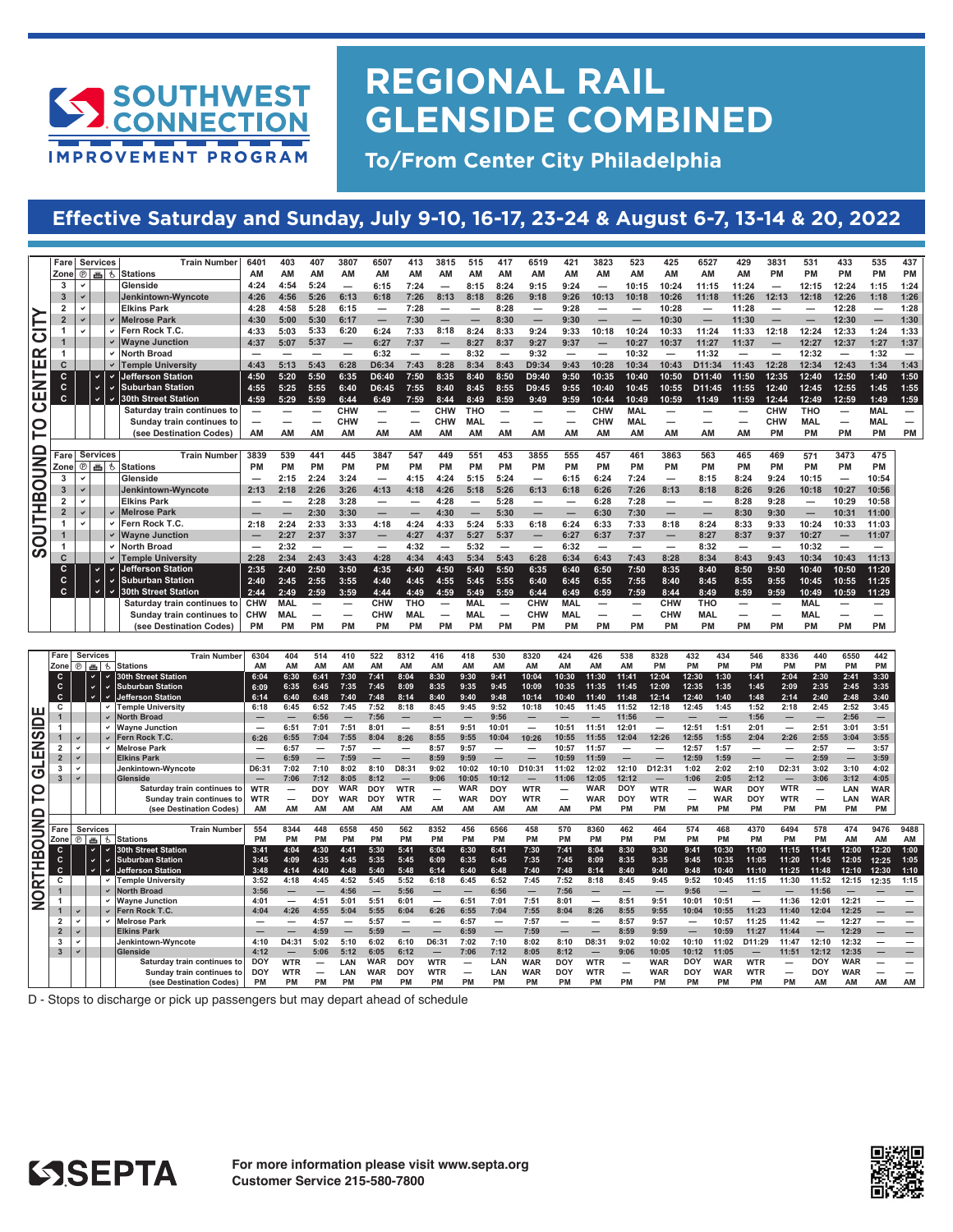

### **REGIONAL RAIL MANAYUNK/ NORRISTOWN LINE**

**To/From Center City Philadelphia**

### **Effective Saturday and Sunday, July 9-10, 16-17, 23-24 & August 6-7, 13-14 & 20, 2022**

**SATURDAY and SUNDAY July 9th - 10th, July 16th - 17th, July 23rd - July 24th, July 30th, 2022**

|               | Fare           | <b>Services</b> |   |    | <b>Train Number</b>      | 6203  | 207  | 211  | 6253                | 215   | 6255               | 219       | 223       | 227       | 231       | 6259      | 235       |
|---------------|----------------|-----------------|---|----|--------------------------|-------|------|------|---------------------|-------|--------------------|-----------|-----------|-----------|-----------|-----------|-----------|
|               | Zone           | $^{\circ}$      | 画 | Ġ. | <b>Stations</b>          | AM    | AM   | AM   | AM                  | AM    | AM                 | <b>PM</b> | <b>PM</b> | <b>PM</b> | <b>PM</b> | <b>PM</b> | <b>PM</b> |
|               | 3              | ✓               |   | ✓  | <b>Elm Street</b>        | 5:37  | 6:37 | 8:37 | 9:37                | 10:37 | 11:37              | 12:37     | 2:37      | 4:37      | 6:37      | 8:37      | 9:37      |
|               | 3              | $\checkmark$    |   |    | <b>Main Street</b>       | 5:39  | 6:39 | 8:39 | 9:39                | 10:39 | 11:39              | 12:39     | 2:39      | 4:39      | 6:39      | 8:39      | 9:39      |
|               | 3              |                 |   |    | Norristown T. C.         | 5:43  | 6:43 | 8:43 | 9:43                | 10:43 | 11:43              | 12:43     | 2:43      | 4:43      | 6:43      | 8:43      | 9:43      |
| ÌΥ            | 3              | $\checkmark$    |   |    | <b>Conshohocken</b>      | 5:51  | 6:51 | 8:51 | 9:51                | 10:51 | 11:51              | 12:51     | 2:51      | 4:51      | 6:51      | 8:51      | 9:51      |
|               | 3              |                 |   | ✓  | <b>Spring Mill</b>       | 5:56  | 6:56 | 8:56 | 9:56                | 10:56 | 11:56              | 12:56     | 2:56      | 4:56      | 6:56      | 8:56      | 9:56      |
| ပ             | $\overline{2}$ | $\checkmark$    |   |    | <b>Miguon</b>            | 6:00  | 7:00 | 9:00 | 10:00               | 11:00 | 12:00              | 1:00      | 3:00      | 5:00      | 7:00      | 9:00      | 10:00     |
| <b>CENTER</b> |                |                 |   |    | <b>Ivy Ridge</b>         | 6:04  | 7:04 | 9:04 | 10:04               | 11:04 | 12:04              | 1:04      | 3:04      | 5:04      | 7:04      | 9:04      | 10:04     |
|               | $\overline{2}$ |                 |   |    | <b>Manayunk</b>          | 6:08  | 7:08 | 9:08 | 10:08               | 11:08 | 12:08              | 1:08      | 3:08      | 5:08      | 7:08      | 9:08      | 10:08     |
|               | $\overline{2}$ |                 |   |    | Wissahickon T. C.        | 6:11  | 7:11 | 9:11 | 10:11               | 11:11 | 12:11              | 1:11      | 3:11      | 5:11      | 7:11      | 9:11      | 10:11     |
|               |                | $\checkmark$    |   |    | <b>East Falls</b>        | 6:14  | 7:14 | 9:14 | 10:14               | 11:14 | 12:14              | 1:14      | 3:14      | 5:14      | 7:14      | 9:14      | 10:14     |
|               |                |                 |   |    | Allegheny                | 6:18  | 7:18 | 9:18 | 10:18               | 11:18 | 12:18              | 1:18      | 3:18      | 5:18      | 7:18      | 9:18      | 10:18     |
| P             |                |                 |   | ✓  | North Broad              | 6:22  | 7:22 | 9:22 | 10:22               | 11:22 | 12:22              | 1:22      | 3:22      | 5:22      | 7:22      | 9:22      | 10:22     |
|               | C              |                 |   | ✔  | <b>Temple University</b> | D6:24 | 7:24 | 9:24 | D <sub>10:24</sub>  | 11:24 | D <sub>12:24</sub> | 1:24      | 3:24      | 5:24      | 7:24      | D9:24     | 10:24     |
|               | C              |                 | v |    | <b>Jefferson Station</b> | D6:30 | 7:30 | 9:30 | D <sub>10</sub> :30 | 11:30 | D <sub>12:30</sub> | 1:30      | 3:30      | 5:30      | 7:30      | D9:30     | 10:30     |
|               | С              |                 |   |    | Suburban Station         | D6:35 | 7:35 | 9:35 | D <sub>10:35</sub>  | 11:35 | D <sub>12:35</sub> | 1:35      | 3:35      | 5:35      | 7:35      | D9:35     | 10:35     |
|               | C.             |                 |   |    | 30th Street Station      | 6:39  | 7:39 | 9:39 | 10:39               | 11:39 | 12:39              | 1:39      | 3:39      | 5:39      | 7:39      | 9:39      | 10:39     |
|               |                |                 |   |    |                          | AM    | AM   | AM   | AM                  | AM    | <b>PM</b>          | <b>PM</b> | <b>PM</b> | <b>PM</b> | <b>PM</b> | <b>PM</b> | <b>PM</b> |

|                | Fare           |   | <b>Services</b> |              | <b>Train Number</b>      | 208   | 212                | 216                | 220                | 6266      | 224       | 6268      | 228       | 6270      | 232       | 236                |
|----------------|----------------|---|-----------------|--------------|--------------------------|-------|--------------------|--------------------|--------------------|-----------|-----------|-----------|-----------|-----------|-----------|--------------------|
|                | Zone           |   | $\circledcirc$  | Ġ.           | Stations                 | AM    | AM                 | <b>PM</b>          | <b>PM</b>          | <b>PM</b> | <b>PM</b> | <b>PM</b> | <b>PM</b> | РM        | <b>PM</b> | <b>PM</b>          |
|                | C.             |   | $\checkmark$    | ◡            | 30th Street Station      | 8:04  | 10:04              | 12:04              | 2:04               | 3:04      | 4:04      | 5:04      | 6:04      | 7:04      | 8:04      | 10:04              |
|                | С              |   |                 |              | <b>Suburban Station</b>  | 8:09  | 10:09              | 12:09              | 2:09               | 3:09      | 4:09      | 5:09      | 6:09      | 7:09      | 8:09      | 10:09              |
|                | C.             |   | ✔               |              | <b>Jefferson Station</b> | 8:14  | 10:14              | 12:14              | 2:14               | 3:14      | 4:14      | 5:14      | 6:14      | 7:14      | 8:14      | 10:14              |
| NORRISTOWN     | C              |   |                 | $\checkmark$ | <b>Temple University</b> | 8:18  | 10:18              | 12:18              | 2:18               | 3:18      | 4:18      | 5:18      | 6:18      | 7:18      | 8:18      | 10:18              |
|                |                |   |                 | ✔            | <b>North Broad</b>       | 8:20  | 10:20              | 12:20              | 2:20               | 3:20      | 4:20      | 5:20      | 6:20      | 7:20      | 8:20      | 10:20              |
|                |                |   |                 |              | <b>Allegheny</b>         | 8:24  | 10:24              | 12:24              | 2:24               | 3:24      | 4:24      | 5:24      | 6:24      | 7:24      | 8:24      | 10:24              |
|                | $\blacksquare$ |   |                 |              | <b>East Falls</b>        | 8:26  | 10:26              | 12:26              | 2:26               | 3:26      | 4:26      | 5:26      | 6:26      | 7:26      | 8:26      | 10:26              |
|                | $\overline{2}$ | ◡ |                 |              | Wissahickon T. C.        | 8:28  | 10:28              | 12:28              | 2:28               | 3:28      | 4:28      | 5:28      | 6:28      | 7:28      | 8:28      | 10:28              |
| <b>AYUNK</b>   | $\overline{2}$ |   |                 |              | <b>Manayunk</b>          | 8:30  | 10:30              | 12:30              | 2:30               | 3:30      | 4:30      | 5:30      | 6:30      | 7:30      | 8:30      | 10:30              |
|                | $\overline{2}$ | ✓ |                 |              | Ivy Ridge                | 8:32  | 10:32              | 12:32              | 2:32               | 3:32      | 4:32      | 5:32      | 6:32      | 7:32      | 8:32      | 10:32              |
|                | $\overline{2}$ | ✔ |                 |              | <b>Miguon</b>            | 8:37  | 10:37              | 12:37              | 2:37               | 3:37      | 4:37      | 5:37      | 6:37      | 7:37      | 8:37      | 10:37              |
| <b>NAN</b>     | 3              | ◡ |                 |              | Spring Mill              | 8:39  | 10:39              | 12:39              | 2:39               | 3:39      | 4:39      | 5:39      | 6:39      | 7:39      | 8:39      | 10:39              |
|                | 3              |   |                 |              | <b>Conshohocken</b>      | 8:43  | 10:43              | 12:43              | 2:43               | 3:43      | 4:43      | 5:43      | 6:43      | 7:43      | 8:43      | 10:43              |
|                | 3              |   |                 |              | Norristown T. C.         | D8:47 | D <sub>10:47</sub> | D12:47             | D2:47              | D3:47     | D4:47     | D5:47     | D6:47     | D7:47     | D8:47     | D <sub>10:47</sub> |
| $\overline{C}$ | 3              |   |                 |              | <b>Main Street</b>       | D8:50 | D <sub>10:50</sub> | D <sub>12:50</sub> | D <sub>2</sub> :50 | D3:50     | D4:50     | D5:50     | D6:50     | D7:50     | D8:50     | D <sub>10:50</sub> |
|                | 3              |   |                 | $\checkmark$ | <b>IEIm Street</b>       | 8:52  | 10:52              | 12:52              | 2:52               | 3:52      | 4:52      | 5:52      | 6:52      | 7:52      | 8:52      | 10:52              |
|                |                |   |                 |              |                          | АM    | AM                 | <b>PM</b>          | <b>PM</b>          | <b>PM</b> | <b>PM</b> | <b>PM</b> | <b>PM</b> | <b>PM</b> | <b>PM</b> | <b>PM</b>          |

D - Stops to discharge or pick up passengers but may depart ahead of schedule T.T.6 NOR-16 Supplement SCIP Outage



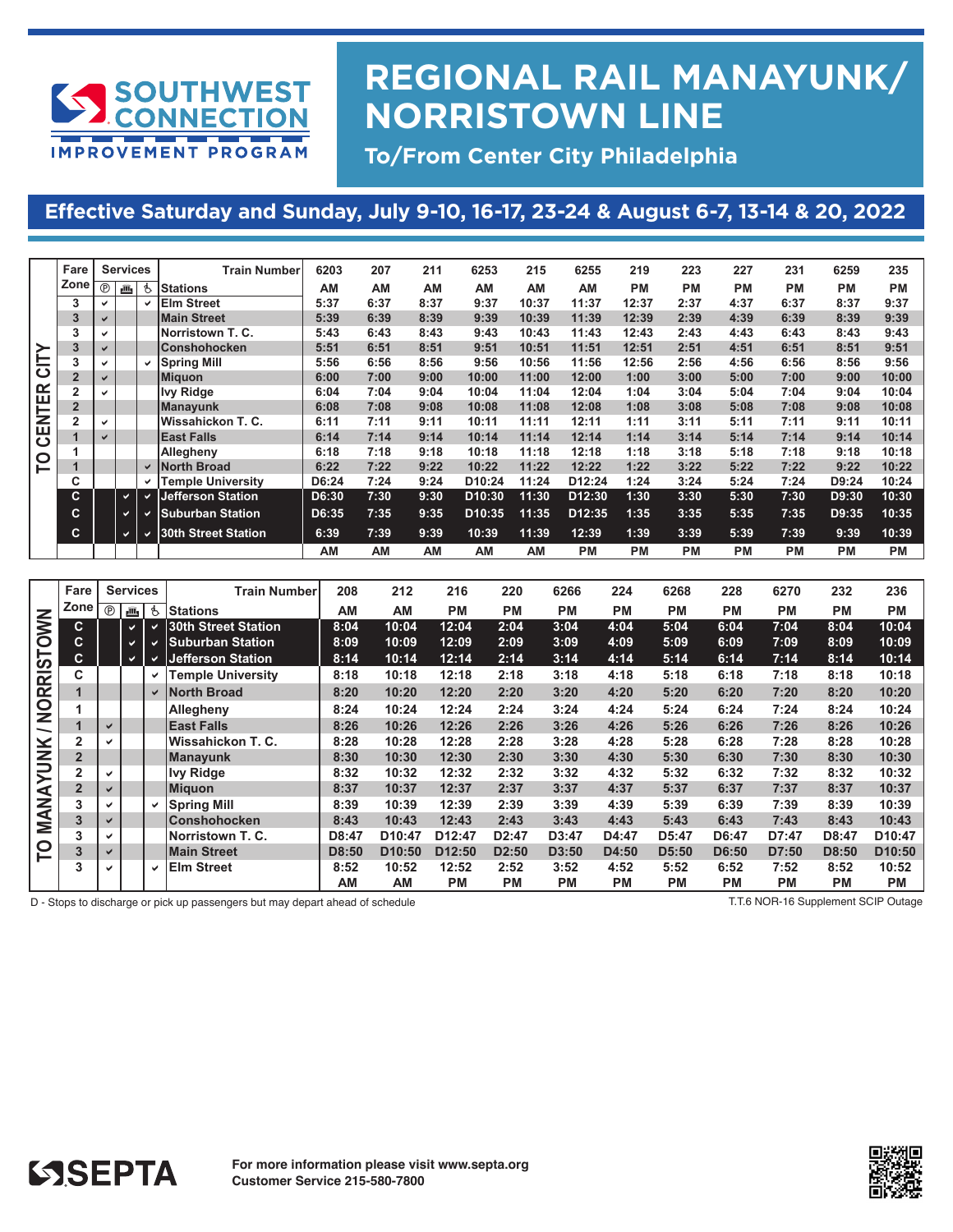

# **REGIONAL RAIL WARMINSTER LINE**

**To/From Center City Philadelphia**

### **Effective Saturday and Sunday, July 9-10, 16-17, 23-24 & August 6-7, 13-14 & 20, 2022**

|                                                            | Fare |                          | <b>Services</b>              | <b>Train Number</b>           | 6401    | 403          | 407                           | 9409                          | 413                           | 417                      | 421                    | 425                      | 429          | 433                           | 437          | 441               | 445<br><b>PM</b> | 449                      | 453               | 457            | 461                           | 465                                                  | 469                | 475                |
|------------------------------------------------------------|------|--------------------------|------------------------------|-------------------------------|---------|--------------|-------------------------------|-------------------------------|-------------------------------|--------------------------|------------------------|--------------------------|--------------|-------------------------------|--------------|-------------------|------------------|--------------------------|-------------------|----------------|-------------------------------|------------------------------------------------------|--------------------|--------------------|
| Zone<br>3                                                  |      | $^{\circ}$               | 画<br>\$                      | <b>Stations</b><br>Warminster | АM<br>- | AM           | <b>AM</b><br>5:07             | AM<br>-                       | AM<br>7:07                    | AM                       | ΑМ<br>9:07             | ΑM                       | AM<br>11:07  | PM                            | PM<br>1:07   | <b>PM</b>         | 3:07             | РM<br>-                  | <b>PM</b><br>5:07 | <b>PM</b>      | PM<br>7:07                    | <b>PM</b>                                            | РM<br>9:07         | <b>PM</b><br>10:37 |
| 3                                                          |      |                          |                              | <b>Hatboro</b>                |         |              | 5:11                          | -                             | 7:11                          |                          | 9:11                   | -<br>-                   | 11:11        | –<br>–                        | 1:11         | -                 | 3:11             | –                        | 5:11              |                | 7:11                          | $\overline{\phantom{m}}$<br>-                        | 9:11               | 10:41              |
| 3                                                          |      |                          |                              | <b>Willow Grove</b>           | -       | -            | 5:14                          | $\overline{\phantom{0}}$      | 7:14                          | —                        | 9:14                   | $\overline{\phantom{0}}$ | 11:14        | -                             | 1:14         | -                 | 3:14             | $\overline{\phantom{0}}$ | 5:14              |                | 7:14                          | $\overline{\phantom{m}}$                             | 9:14               | 10:44              |
| 3                                                          |      | v                        |                              | Crestmont                     |         |              | F 5:16                        |                               | F7:16                         |                          | F9:16                  | -                        | F11:16       |                               | F1:16        | -                 | F3:16            |                          | F5:16             | -              | F7:16                         |                                                      | F9:16              | F10:46             |
| CITY<br>3                                                  |      | $\checkmark$             | $\checkmark$                 | Roslvn                        | –       | —            | 5:18                          | –<br>$\overline{\phantom{0}}$ | 7:18                          | $\overline{\phantom{m}}$ | 9:18                   |                          | 11:18        | $\overline{\phantom{m}}$<br>- | 1:18         | -                 | 3:18             | –<br>-                   | 5:18              |                | 7:18                          | $\overline{\phantom{m}}$<br>$\overline{\phantom{m}}$ | 9:18               | 10:48              |
|                                                            |      | $\checkmark$             |                              | <b>Ardsley</b>                | _       | _            | 5:21                          | _                             | 7:21                          | -                        | 9:21                   |                          | 11:21        | $\overline{\phantom{m}}$      | 1:21         | –                 | 3:21             | –                        | 5:21              |                | 7:21                          |                                                      | 9:21               | 10:51              |
| <b>TER</b><br>-3                                           |      | $\overline{\phantom{0}}$ |                              | Glenside                      | 4:24    | 4:54         | 5:24                          | -                             | 7:24                          | 8:24                     | 9:24                   | 10:24                    | 11:24        | 12:24                         | 1:24         | 2:24              | 3:24             | 4:24                     | 5:24              | -<br>6:24      | 7:24                          | $\overline{\phantom{m}}$<br>8:24                     | 9:24               | 10:54              |
| -3                                                         |      |                          |                              | Jenkintown-Wyncote            | 4:26    | 4:56         | 5:26                          | $\overline{\phantom{0}}$      | 7:26                          | 8:26                     | 9:26                   | 10:26                    | 11:26        | 12:26                         | 1:26         | 2:26              | 3:26             | 4:26                     | 5:26              | 6:26           | 7:26                          | 8:26                                                 | 9:26               | 10:56              |
|                                                            |      | $\checkmark$             |                              | <b>Elkins Park</b>            | 4:28    | 4:58         | 5:28                          | $\overline{\phantom{0}}$      | 7:28                          | 8:28                     | 9:28                   | 10:28                    | 11:28        | 12:28                         | 1:28         | 2:28              | 3:28             | 4:28                     | 5:28              | 6:28           | 7:28                          | 8:28                                                 | 9:28               | 10:58              |
| ؏<br>$\overline{2}$                                        |      | V                        |                              | <b>Melrose Park</b>           | 4:30    | 5:00         | 5:30                          | $\overline{\phantom{0}}$      | 7:30                          | 8:30                     | 9:30                   | 10:30                    | 11:30        | 12:30                         | 1:30         | 2:30              | 3:30             | 4:30                     | 5:30              | 6:30           | 7:30                          | 8:30                                                 | 9:30               | 11:00              |
| $\overline{c}$                                             |      | $\checkmark$             | $\checkmark$                 | Fern Rock T.C.                | 4:33    | 5:03         | 5:33                          | -                             | 7:33                          | 8:33                     | 9:33                   | 10:33                    | 11:33        | 12:33                         | 1:33         | 2:33              | 3:33             | 4:33                     | 5:33              | 6:33           | 7:33                          | 8:33                                                 | 9:33               | 11:03              |
| P                                                          |      |                          |                              | <b>Wayne Junction</b>         | 4:37    | 5:07         | 5:37                          | –                             | 7:37                          | 8:37                     | 9:37                   | 10:37                    | 11:37        | 12:37                         | 1:37         | 2:37              | 3:37             | 4:37                     | 5:37              | 6:37           | 7:37                          | 8:37                                                 | 9:37               | 11:07              |
| C                                                          |      |                          |                              | <b>Temple University</b>      | 4:43    | 5:13         | 5:43                          | 6:43                          | 7:43                          | 8:43                     | 9:43                   | 10:43                    | 11:43        | 12:43                         | 1:43         | 2:43              | 3:43             | 4:43                     | 5:43              | 6:43           | 7:43                          | 8:43                                                 | 9:43               | 11:13              |
| c                                                          |      |                          | $\checkmark$                 | Jefferson Station             | 4:50    | 5:20         | 5:50                          | 6:50                          | 7:50                          | 8:50                     | 9:50                   | 10:50                    | 11:50        | 12:50                         | 1:50         | 2:50              | 3:50             | 4:50                     | 5:50              | 6:50           | 7:50                          | 8:50                                                 | 9:50               | 11:20              |
| $\mathbf c$                                                |      |                          |                              | <b>Suburban Station</b>       | 4:55    | 5:25         | 5:55                          | 6:55                          | 7:55                          | 8:55                     | 9:55                   | 10:55                    | 11:55        | 12:55                         | 1:55         | 2:55              | 3:55             | 4:55                     | 5:55              | 6:55           | 7:55                          | 8:55                                                 | 9:55               | 11:25              |
| C                                                          |      |                          | $\checkmark$<br>$\checkmark$ | <b>30th Street Station</b>    | 4:59    | 5:29         | 5:59                          | 6:59                          | 7:59                          | 8:59                     | 9:59                   | 10:59                    | 11:59        | 12:59                         | 1:59         | 2:59              | 3:59             | 4:59                     | 5:59              | 6:59           | 7:59                          | 8:59                                                 | 9:59               | 11:29              |
|                                                            |      |                          |                              |                               | AM      | AM           | AM                            | AM                            | AM                            | AM                       | AM                     | AM                       | AM           | PM                            | <b>PM</b>    | <b>PM</b>         | <b>PM</b>        | <b>PM</b>                | PM                | PM             | <b>PM</b>                     | <b>PM</b>                                            | <b>PM</b>          | PM                 |
|                                                            |      |                          |                              |                               |         |              |                               |                               |                               |                          |                        |                          |              |                               |              |                   |                  |                          |                   |                |                               |                                                      |                    |                    |
| Fare                                                       |      | <b>Services</b>          |                              | <b>Train Number</b>           | 404     | 410          | 416                           | 418                           | 424                           | 426                      | 432<br>434             | 440                      | 442          | 448                           | 450          | 456               | 458              | 462                      | 464               | 468            | 6494                          | 474                                                  | 9476               | 9488               |
| Zone                                                       |      | $^{\circ}$               | 画も                           | <b>Stations</b>               | AM      | ΑM           | AM                            | AM                            | AM                            | AM                       | <b>PM</b><br><b>PM</b> | <b>PM</b>                | PM           | <b>PM</b>                     | <b>PM</b>    | <b>PM</b>         | PM               | PM                       | <b>PM</b>         | PM             | PM                            | AM                                                   | AM                 | AM                 |
| C                                                          |      |                          |                              |                               |         |              |                               |                               |                               |                          |                        |                          |              |                               |              |                   |                  |                          |                   |                |                               |                                                      |                    | 1:00               |
| c                                                          |      |                          | $\checkmark$                 | 30th Street Station           | 6:30    | 7:30         | 8:30                          | 9:30                          | 10:30                         | 11:30                    | 12:30<br>1:30          | 2:30                     | 3:30         | 4:30                          | 5:30         | 6:30              | 7:30             | 8:30                     | 9:30              | 10:30          | 11:15                         | 12:00                                                | 12:20              |                    |
|                                                            |      | $\checkmark$             | $\checkmark$                 | <b>Suburban Station</b>       | 6:35    | 7:35         | 8:35                          | 9:35                          | 10:35                         | 11:35                    | 12:35<br>1:35          | 2:35                     | 3:35         | 4:35                          | 5:35         | 6:35              | 7:35             | 8:35                     | 9:35              | 10:35          | 11:20                         | 12:05                                                | D <sub>12:25</sub> | D1:05              |
| c                                                          |      |                          |                              | efferson Station              | 6:40    | 7:40         | 8:40                          | 9:40                          | 10:40                         | 11:40                    | 12:40<br>1:40          | 2:40                     | 3:40         | 4:40                          | 5:40         | 6:40              | 7:40             | 8:40                     | 9:40              | 10:40          | 11:25                         | 12:10                                                | D <sub>12:30</sub> | D1:10              |
| С                                                          |      |                          |                              | <b>Temple University</b>      | 6:45    | 7:45         | 8:45                          | 9:45                          | 10:45                         | 11:45                    | 12:45<br>1:45          | 2:45                     | 3:45         | 4:45                          | 5:45         | 6:45              | 7:45             | 8:45                     | 9:45              | 10:45          | 11:30                         | 12:15                                                | 12:35              | 1:15               |
|                                                            |      |                          |                              | <b>Wayne Junction</b>         | 6:51    | 7:51         | 8:51                          | 9:51                          | 10:51                         | 11:51                    | 12:51<br>1:51          | 2:51                     | 3:51         | 4:51                          | 5:51         | 6:51              | 7:51             | 8:51                     | 9:51              | 10:51          | 11:36                         | 12:21                                                | –                  | -                  |
|                                                            |      | $\checkmark$             |                              | Fern Rock T.C.                | 6:55    | 7:55         | 8:55                          | 9:55                          | 10:55                         | 11:55                    | 12:55<br>1:55          | 2:55                     | 3:55         | 4:55                          | 5:55         | 6:55              | 7:55             | 8:55                     | 9:55              | 10:55          | 11:40                         | 12:25                                                | –                  |                    |
| $\overline{2}$                                             |      | $\checkmark$             |                              | <b>Melrose Park</b>           | 6:57    | 7:57         | 8:57                          | 9:57                          | 10:57                         | 11:57                    | 12:57<br>1:57          | 2:57                     | 3:57         | 4:57                          | 5:57         | 6:57              | 7:57             | 8:57                     | 9:57              | 10:57          | 11:42                         | 12:27                                                | –                  | -                  |
| $\overline{2}$                                             |      | $\checkmark$             |                              | <b>Elkins Park</b>            | 6:59    | 7:59         | 8:59                          | 9:59                          | 10:59                         | 11:59                    | 1:59<br>12:59          | 2:59                     | 3:59         | 4:59                          | 5:59         | 6:59              | 7:59             | 8:59                     | 9:59              | 10:59          | 11:44                         | 12:29                                                | –                  |                    |
| 3                                                          |      |                          |                              | Jenkintown-Wvncote            | 7:02    | 8:02         | 9:02                          | 10:02                         | 11:02                         | 12:02                    | 1:02<br>2:02           | 3:02                     | 4:02         | 5:02                          | 6:02         | 7:02              | 8:02             | 9:02                     | 10:02             | 11:02          | 11:47                         | 12:32                                                | –                  | -                  |
| 3                                                          |      | $\checkmark$             |                              | Glenside                      | 7:06    | 8:05         | 9:06                          | 10:05                         | 11:06                         | 12:05                    | 2:05<br>1:06           | 3:06                     | 4:05         | 5:06                          | 6:05         | 7:06              | 8:05             | 9:06                     | 10:05             | 11:05          | 11:51                         | 12:35                                                | –                  |                    |
| 3                                                          |      | $\checkmark$             |                              | <b>Ardslev</b>                | –       | 8:08         | -                             | 10:08                         |                               | 12:08                    | 2:08<br>–              | -                        | 4:08         |                               | 6:08         | $\qquad \qquad -$ | 8:08             | –                        | 10:08             | 11:08          | -                             | 12:38                                                | -                  | -                  |
| 3                                                          |      | $\checkmark$             |                              | Roslyn                        | -       | 8:11         |                               | 10:11                         | $\overline{\phantom{0}}$      | 12:11                    | 2:11                   | $\overline{\phantom{0}}$ | 4:11         | —                             | 6:11         |                   | 8:11             | $\overline{\phantom{0}}$ | 10:11             | 11:11          |                               | 12:41                                                | —                  | —                  |
| 3                                                          |      | ✓                        |                              | <b>Crestmont</b>              | –       | F8:13        | -                             | F10:13                        | $\overline{\phantom{0}}$      | F12:13                   | F2:13                  | –                        | F4:13        | —                             | F6:13        |                   | F8:13            | –                        | F10:13            | F11:13         |                               | F12:43                                               | –                  | -                  |
| 3                                                          |      |                          |                              | <b>Willow Grove</b>           |         | 8:15         | $\overline{\phantom{0}}$      | 10:15                         | $\overline{\phantom{0}}$      | 12:15                    | 2:15                   | $\overline{\phantom{0}}$ | 4:15         | -                             | 6:15         |                   | 8:15             |                          | 10:15             | 11:15          |                               | 12:45                                                | —                  | —                  |
| <b>WARMINSTER</b><br>AND<br><b>GLENSIDE</b><br>3<br>p<br>3 |      | $\checkmark$<br>✓        |                              | <b>Hatboro</b><br>Warminster  | –<br>-  | 8:18<br>8:22 | –<br>$\overline{\phantom{0}}$ | 10:18<br>10:22                | -<br>$\overline{\phantom{0}}$ | 12:18<br>12:22           | 2:18<br>–<br>2:22      | -                        | 4:18<br>4:22 | –<br>-                        | 6:18<br>6:22 | –                 | 8:18<br>8:22     |                          | 10:18<br>10:22    | 11:18<br>11:22 | –<br>$\overline{\phantom{0}}$ | 12:48<br>12:52                                       | –<br>—             | —<br>—             |

F - Stops to discharge passengers on notice to conductor and pick up passengers standing on platform in position visiable to engineer

**T.T.6 WAR-14 Supplement SCIP Outage**



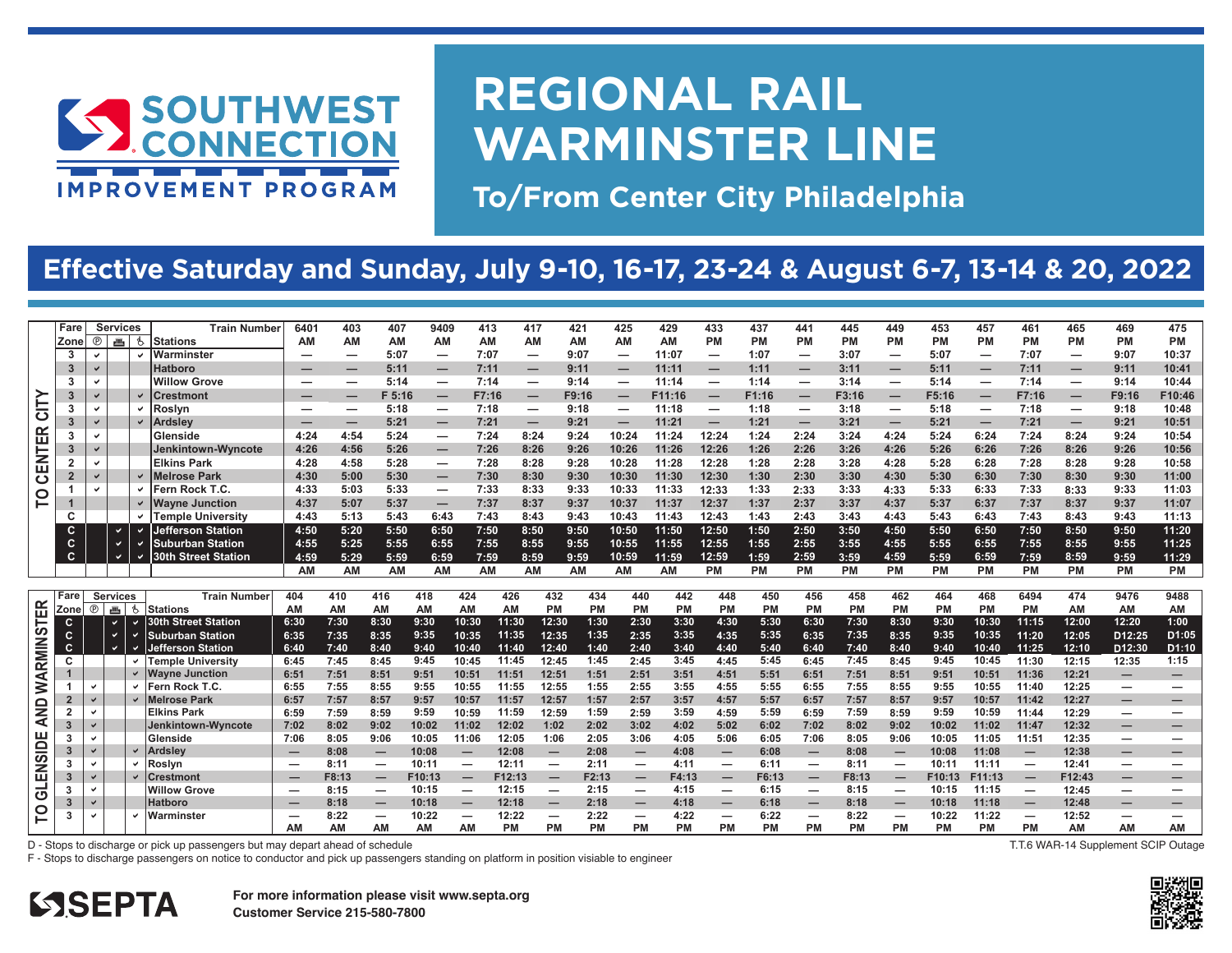

## **REGIONAL RAIL WEST TRENTON LINE**

**To/From Center City Philadelphia**

#### **Effective Saturday and Sunday, July 9-10, 16-17, 23-24 & August 6-7, 13-14 & 20, 2022 SATURDAY and SUNDAY July 9th - 10th, July 16th - 17th, July 23rd - July 24th, July 30th, 2022**

|            | Fare                    |              | <b>Services</b> |                | <b>Train Number</b>        | 3807                     | 3815                     | 3823                     | 3831                     | 3839                     | 3847                     | 3855                     | 3863                     | 3473   |
|------------|-------------------------|--------------|-----------------|----------------|----------------------------|--------------------------|--------------------------|--------------------------|--------------------------|--------------------------|--------------------------|--------------------------|--------------------------|--------|
|            | Zone                    | $^{\circ}$   | 画               | $\mathfrak{F}$ | <b>Stations</b>            | AM                       | AM                       | AM                       | AM                       | <b>PM</b>                | PM                       | PM                       | <b>PM</b>                | PM     |
|            | <b>NJ</b>               | $\checkmark$ |                 |                | <b>West Trenton, NJ</b>    | 5:38                     | 7:38                     | 9:38                     | 11:38                    | 1:38                     | 3:38                     | 5:38                     | 7:38                     | 9:54   |
|            | 4                       | $\checkmark$ |                 | $\checkmark$   | Yardley                    | 5:41                     | 7:41                     | 9:41                     | 11:41                    | 1:41                     | 3:41                     | 5:41                     | 7:41                     | 9:57   |
|            | 4                       | $\checkmark$ |                 |                | Woodbourne                 | 5:46                     | 7:46                     | 9:46                     | 11:46                    | 1:46                     | 3:46                     | 5:46                     | 7:46                     | 10:02  |
|            | $\overline{\mathbf{4}}$ | $\checkmark$ |                 |                | Langhorne                  | 5:49                     | 7:49                     | 9:49                     | 11:49                    | 1:49                     | 3:49                     | 5:49                     | 7:49                     | 10:05  |
|            | 3                       | V            |                 | ✓              | <b>Neshaminy Falls</b>     | 5:53                     | 7:53                     | 9:53                     | 11:53                    | 1:53                     | 3:53                     | 5:53                     | 7:53                     | 10:09  |
|            | $\overline{3}$          | $\checkmark$ |                 | $\checkmark$   | <b>Trevose</b>             | 5:55                     | 7:55                     | 9:55                     | 11:55                    | 1:55                     | 3:55                     | 5:55                     | 7:55                     | 10:11  |
|            | 3                       | V            |                 | $\checkmark$   | <b>Somerton</b>            | 5:58                     | 7:58                     | 9:58                     | 11:58                    | 1:58                     | 3:58                     | 5:58                     | 7:58                     | 10:13  |
| <b>NLD</b> | $\overline{3}$          | $\checkmark$ |                 | $\checkmark$   | <b>Forest Hills</b>        | 5:59                     | 7:59                     | 9:59                     | 11:59                    | 1:59                     | 3:59                     | 5:59                     | 7:59                     | 10:14  |
|            | 3                       | $\checkmark$ |                 | V              | <b>Philmont</b>            | 6:01                     | 8:01                     | 10:01                    | 12:01                    | 2:01                     | 4:01                     | 6:01                     | 8:01                     | 10:16  |
| CENTER     | $\overline{3}$          | $\checkmark$ |                 | $\checkmark$   | <b>Bethayres</b>           | 6:03                     | 8:03                     | 10:03                    | 12:03                    | 2:03                     | 4:03                     | 6:03                     | 8:03                     | 10:18  |
|            | 3                       | V            |                 |                | Meadowbrook                | 6:04                     | 8:04                     | 10:04                    | 12:04                    | 2:04                     | 4:04                     | 6:04                     | 8:04                     | 10:19  |
|            | $\overline{3}$          | $\checkmark$ |                 |                | <b>Rydal</b>               | 6:06                     | 8:06                     | 10:06                    | 12:06                    | 2:06                     | 4:06                     | 6:06                     | 8:06                     | 10:21  |
|            | 3                       | V            |                 |                | <b>Noble</b>               | 6:09                     | 8:09                     | 10:09                    | 12:09                    | 2:09                     | 4:09                     | 6:09                     | 8:09                     | 10:23  |
|            | $\overline{3}$          | $\checkmark$ |                 |                | Jenkintown-Wyncote         | 6:13                     | 8:13                     | 10:13                    | 12:13                    | 2:13                     | 4:13                     | 6:13                     | 8:13                     | 10:27  |
| P          | $\overline{2}$          | $\checkmark$ |                 |                | <b>Elkins Park</b>         | 6:15                     | $\overline{\phantom{0}}$ |                          | $\overline{\phantom{0}}$ | —                        | $\overline{\phantom{0}}$ | $\overline{\phantom{0}}$ | -                        | 10:29  |
|            | $\overline{2}$          | $\checkmark$ |                 | $\checkmark$   | <b>Melrose Park</b>        | 6:17                     | $\overline{\phantom{0}}$ | $\overline{\phantom{0}}$ | $\overline{\phantom{0}}$ | $\equiv$                 | $\overline{\phantom{0}}$ | $\overline{\phantom{0}}$ | $\overline{\phantom{0}}$ | 10:31  |
|            | $\mathbf{1}$            | V            |                 | ✓              | Fern Rock T.C.             | 6:20                     | 8:18                     | 10:18                    | 12:18                    | 2:18                     | 4:18                     | 6:18                     | 8:18                     | 10:33  |
|            | C                       |              |                 | $\checkmark$   | <b>Temple University</b>   | 6:28                     | 8:28                     | 10:28                    | 12:28                    | 2:28                     | 4:28                     | 6:28                     | 8:28                     | 10:43  |
|            | C                       |              | $\checkmark$    | $\checkmark$   | <b>Jefferson Station</b>   | 6:35                     | 8:35                     | 10:35                    | 12:35                    | 2:35                     | 4:35                     | 6:35                     | 8:35                     | 10:50  |
|            | $\mathbf c$             |              | $\checkmark$    | V              | <b>Suburban Station</b>    | 6:40                     | 8:40                     | 10:40                    | 12:40                    | 2:40                     | 4:40                     | 6:40                     | 8:40                     | 10:55  |
|            | $\mathbf{c}$            |              | $\checkmark$    | $\checkmark$   | <b>30th Street Station</b> | 6:44                     | 8:44                     | 10:44                    | 12:44                    | 2:44                     | 4:44                     | 6:44                     | 8:44                     | 10:59  |
|            |                         |              |                 |                | <b>Train continues to</b>  | <b>CHW</b>               | <b>CHW</b>               | <b>CHW</b>               | <b>CHW</b>               | <b>CHW</b>               | <b>CHW</b>               | <b>CHW</b>               | <b>CHW</b>               |        |
|            |                         |              |                 |                | (see Destination Codes)    | AM                       | AM                       | AM                       | PM                       | <b>PM</b>                | PM                       | PM                       | <b>PM</b>                | PM     |
|            |                         |              |                 |                |                            |                          |                          |                          |                          |                          |                          |                          |                          |        |
|            | Fare                    |              | <b>Services</b> |                | <b>Train Number</b>        | 6304                     | 8312                     | 8320                     | 8328                     | 8336                     | 8344                     | 8352                     | 8360                     | 4370   |
|            | Zone                    | $^{\circ}$   | jî,             | $\mathbf{r}$   | <b>Stations</b>            | AM                       | AM                       | AM                       | PM                       | <b>PM</b>                | PM                       | PM                       | PM                       | PM     |
|            | C.                      |              | $\checkmark$    | $\checkmark$   | <b>30th Street Station</b> | 6:04                     | 8:04                     | 10:04                    | 12:04                    | 2:04                     | 4:04                     | 6:04                     | 8:04                     | 11:00  |
|            | C                       |              | $\checkmark$    | $\checkmark$   | <b>Suburban Station</b>    | 6:09                     | 8:09                     | 10:09                    | 12:09                    | 2:09                     | 4:09                     | 6:09                     | 8:09                     | 11:05  |
|            | $\mathbf c$             |              | $\checkmark$    | $\checkmark$   | <b>Jefferson Station</b>   | 6:14                     | 8:14                     | 10:14                    | 12:14                    | 2:14                     | 4:14                     | 6:14                     | 8:14                     | 11:10  |
|            | C.                      |              |                 | $\checkmark$   | <b>Temple University</b>   | 6:18                     | 8:18                     | 10:18                    | 12:18                    | 2:18                     | 4:18                     | 6:18                     | 8:18                     | 11:15  |
|            | $\mathbf{1}$            | $\checkmark$ |                 | $\checkmark$   | Fern Rock T.C.             | 6:26                     | 8:26                     | 10:26                    | 12:26                    | 2:26                     | 4:26                     | 6:26                     | 8:26                     | 11:23  |
| TRENTON    | $\overline{2}$          | $\checkmark$ |                 | $\checkmark$   | <b>Melrose Park</b>        | $\overline{\phantom{0}}$ |                          |                          | $\overline{\phantom{0}}$ | $\overline{\phantom{0}}$ | $\overline{\phantom{0}}$ | $\overline{\phantom{0}}$ | $\overline{\phantom{0}}$ | 11:25  |
|            | $\overline{2}$          | ✓            |                 |                | <b>Elkins Park</b>         |                          | —                        |                          |                          |                          |                          |                          | $\overline{\phantom{0}}$ | 11:27  |
|            | $\overline{3}$          | $\checkmark$ |                 |                | Jenkintown-Wyncote         | D6:31                    | D8:31                    | D10:31                   | D12:31                   | D2:31                    | D4:31                    | D6:31                    | D8:31                    | D11:29 |
|            | 3                       | V            |                 |                | <b>Noble</b>               | D6:34                    | D8:34                    | D10:34                   | D12:34                   | D2:34                    | D4:34                    | D6:34                    | D8:34                    | D11:33 |
|            | $\overline{3}$          | $\checkmark$ |                 |                | <b>Rydal</b>               | D6:36                    | D8:36                    | D10:36                   | D12:36                   | D2:36                    | D4:36                    | D6:36                    | D8:36                    | D11:35 |
|            | 3                       | V            |                 |                | Meadowbrook                | D6:37                    | D8:37                    | D10:37                   | D12:37                   | D2:37                    | D4:37                    | D6:37                    | D8:37                    | D11:36 |
|            | $\overline{3}$          | $\checkmark$ |                 | $\checkmark$   | <b>Bethayres</b>           | D6:39                    | D8:39                    | D <sub>10:39</sub>       | D12:39                   | D2:39                    | D4:39                    | D6:39                    | D8:39                    | D11:38 |
|            | 3                       | V            |                 | ✓              | <b>Philmont</b>            | D6:42                    | D8:42                    | D10:42                   | D12:42                   | D2:42                    | D4:42                    | D6:42                    | D8:42                    | D11:40 |
| TO WEST    | $\overline{3}$          | ✔            |                 | ✔              | <b>Forest Hills</b>        | D6:44                    | D8:44                    | D10:44                   | D12:44                   | D2:44                    | D4:44                    | D6:44                    | D8:44                    | D11:41 |
|            | 3                       | V            |                 | ✓              | <b>Somerton</b>            | D6:46                    | D8:46                    | D10:46                   | D12:46                   | D2:46                    | D4:46                    | D6:46                    | D8:46                    | D11:43 |
|            |                         |              |                 |                |                            |                          |                          |                          |                          |                          |                          |                          |                          |        |

| CITY           | 3                       | $\checkmark$  |                 | V                  | <b>Somerton</b>            | 5:58                     | 7:58                     | 9:58                     | 11:58                    | 1:58                     | 3:58                     | 5:58                     | 7:58                     | 10:13     |
|----------------|-------------------------|---------------|-----------------|--------------------|----------------------------|--------------------------|--------------------------|--------------------------|--------------------------|--------------------------|--------------------------|--------------------------|--------------------------|-----------|
|                | $\overline{3}$          | $\checkmark$  |                 | $\checkmark$       | <b>Forest Hills</b>        | 5:59                     | 7:59                     | 9:59                     | 11:59                    | 1:59                     | 3:59                     | 5:59                     | 7:59                     | 10:14     |
|                | 3                       | $\checkmark$  |                 | $\checkmark$       | <b>Philmont</b>            | 6:01                     | 8:01                     | 10:01                    | 12:01                    | 2:01                     | 4:01                     | 6:01                     | 8:01                     | 10:16     |
|                | $\overline{3}$          | $\checkmark$  |                 | $\checkmark$       | <b>Bethayres</b>           | 6:03                     | 8:03                     | 10:03                    | 12:03                    | 2:03                     | 4:03                     | 6:03                     | 8:03                     | 10:18     |
| <b>CENTER</b>  | 3                       | $\checkmark$  |                 |                    | <b>Meadowbrook</b>         | 6:04                     | 8:04                     | 10:04                    | 12:04                    | 2:04                     | 4:04                     | 6:04                     | 8:04                     | 10:19     |
|                | $\overline{3}$          | $\checkmark$  |                 |                    | <b>Rydal</b>               | 6:06                     | 8:06                     | 10:06                    | 12:06                    | 2:06                     | 4:06                     | 6:06                     | 8:06                     | 10:21     |
|                | 3                       | V             |                 |                    | <b>Noble</b>               | 6:09                     | 8:09                     | 10:09                    | 12:09                    | 2:09                     | 4:09                     | 6:09                     | 8:09                     | 10:23     |
|                | $\overline{3}$          | $\checkmark$  |                 |                    | Jenkintown-Wyncote         | 6:13                     | 8:13                     | 10:13                    | 12:13                    | 2:13                     | 4:13                     | 6:13                     | 8:13                     | 10:27     |
| $\overline{C}$ | $\overline{2}$          | $\checkmark$  |                 |                    | <b>Elkins Park</b>         | 6:15                     | $\overline{\phantom{0}}$ |                          | —                        | —                        |                          | $\overline{\phantom{0}}$ | $\overline{\phantom{0}}$ | 10:29     |
|                | $\overline{2}$          | $\checkmark$  |                 | $\checkmark$       | <b>Melrose Park</b>        | 6:17                     | $\overline{\phantom{0}}$ | $\overline{\phantom{0}}$ | $\equiv$                 | $\overline{\phantom{0}}$ | $\overline{\phantom{0}}$ | $\overline{\phantom{0}}$ | $\overline{\phantom{0}}$ | 10:31     |
|                | 1                       |               |                 | ✓                  | Fern Rock T.C.             | 6:20                     | 8:18                     | 10:18                    | 12:18                    | 2:18                     | 4:18                     | 6:18                     | 8:18                     | 10:33     |
|                | C                       |               |                 | $\checkmark$       | <b>Temple University</b>   | 6:28                     | 8:28                     | 10:28                    | 12:28                    | 2:28                     | 4:28                     | 6:28                     | 8:28                     | 10:43     |
|                | C                       |               | $\checkmark$    | $\checkmark$       | <b>Jefferson Station</b>   | 6:35                     | 8:35                     | 10:35                    | 12:35                    | 2:35                     | 4:35                     | 6:35                     | 8:35                     | 10:50     |
|                | $\mathbf{C}$            |               | $\checkmark$    | $\checkmark$       | <b>Suburban Station</b>    | 6:40                     | 8:40                     | 10:40                    | 12:40                    | 2:40                     | 4:40                     | 6:40                     | 8:40                     | 10:55     |
|                | C                       |               | V               | V                  | <b>30th Street Station</b> | 6:44                     | 8:44                     | 10:44                    | 12:44                    | 2:44                     | 4:44                     | 6:44                     | 8:44                     | 10:59     |
|                |                         |               |                 |                    | <b>Train continues to</b>  | <b>CHW</b>               | <b>CHW</b>               | <b>CHW</b>               | <b>CHW</b>               | <b>CHW</b>               | <b>CHW</b>               | <b>CHW</b>               | <b>CHW</b>               |           |
|                |                         |               |                 |                    | (see Destination Codes)    | AM                       | AM                       | AM                       | PM                       | <b>PM</b>                | PM                       | <b>PM</b>                | PM                       | <b>PM</b> |
|                |                         |               |                 |                    |                            |                          |                          |                          |                          |                          |                          |                          |                          |           |
|                | Fare                    |               | <b>Services</b> |                    | <b>Train Number</b>        | 6304                     | 8312                     | 8320                     | 8328                     | 8336                     | 8344                     | 8352                     | 8360                     | 4370      |
|                | Zone                    | $^\copyright$ | 画               | $\mathbf{\hat{P}}$ | <b>Stations</b>            | AM                       | AM                       | AM                       | PM                       | <b>PM</b>                | PM                       | PM                       | PM                       | PM        |
|                | C                       |               | V               | $\checkmark$       | 30th Street Station        | 6:04                     | 8:04                     | 10:04                    | 12:04                    | 2:04                     | 4:04                     | 6:04                     | 8:04                     | 11:00     |
|                | $\mathbf{c}$            |               | $\checkmark$    | $\checkmark$       | <b>Suburban Station</b>    | 6:09                     | 8:09                     | 10:09                    | 12:09                    | 2:09                     | 4:09                     | 6:09                     | 8:09                     | 11:05     |
|                | C.                      |               | $\checkmark$    | $\checkmark$       | <b>Jefferson Station</b>   | 6:14                     | 8:14                     | 10:14                    | 12:14                    | 2:14                     | 4:14                     | 6:14                     | 8:14                     | 11:10     |
|                | C                       |               |                 | $\checkmark$       | <b>Temple University</b>   | 6:18                     | 8:18                     | 10:18                    | 12:18                    | 2:18                     | 4:18                     | 6:18                     | 8:18                     | 11:15     |
|                | 1                       | $\checkmark$  |                 | $\checkmark$       | Fern Rock T.C.             | 6:26                     | 8:26                     | 10:26                    | 12:26                    | 2:26                     | 4:26                     | 6:26                     | 8:26                     | 11:23     |
|                | $\overline{2}$          | $\checkmark$  |                 | $\checkmark$       | <b>Melrose Park</b>        | $\overline{\phantom{0}}$ | $\overline{\phantom{0}}$ | $\overline{\phantom{0}}$ | $\overline{\phantom{0}}$ |                          | $\overline{\phantom{0}}$ | $\overline{\phantom{0}}$ | $\overline{\phantom{0}}$ | 11:25     |
| TRENTON        | $\overline{2}$          | V             |                 |                    | <b>Elkins Park</b>         | —                        | $\overline{\phantom{0}}$ |                          |                          | $\overline{\phantom{0}}$ | —                        |                          | $\overline{\phantom{0}}$ | 11:27     |
|                | $\overline{\mathbf{3}}$ | $\checkmark$  |                 |                    | Jenkintown-Wyncote         | D6:31                    | D8:31                    | D10:31                   | D12:31                   | D2:31                    | D4:31                    | D6:31                    | D8:31                    | D11:29    |
|                | 3                       | V             |                 |                    | <b>Noble</b>               | D6:34                    | D8:34                    | D10:34                   | D12:34                   | D2:34                    | D4:34                    | D6:34                    | D8:34                    | D11:33    |
|                | $\overline{3}$          | $\checkmark$  |                 |                    | <b>Rvdal</b>               | D6:36                    | D8:36                    | D10:36                   | D12:36                   | D2:36                    | D4:36                    | D6:36                    | D8:36                    | D11:35    |
| TO WEST        | 3                       | $\checkmark$  |                 |                    | <b>Meadowbrook</b>         | D6:37                    | D8:37                    | D10:37                   | D12:37                   | D2:37                    | D4:37                    | D6:37                    | D8:37                    | D11:36    |
|                | $\overline{\mathbf{3}}$ | $\checkmark$  |                 | $\checkmark$       | <b>Bethayres</b>           | D6:39                    | D8:39                    | D10:39                   | D12:39                   | D2:39                    | D4:39                    | D6:39                    | D8:39                    | D11:38    |
|                | 3                       | $\checkmark$  |                 | ✓                  | Philmont                   | D6:42                    | D8:42                    | D10:42                   | D12:42                   | D2:42                    | D4:42                    | D6:42                    | D8:42                    | D11:40    |
|                | 3                       | $\checkmark$  |                 | $\checkmark$       | <b>Forest Hills</b>        | D6:44                    | D8:44                    | D10:44                   | D12:44                   | D <sub>2</sub> :44       | D4:44                    | D6:44                    | D8:44                    | D11:41    |
|                | 3                       | v             |                 | $\checkmark$       | Somerton                   | D6:46                    | D8:46                    | D10:46                   | D12:46                   | D2:46                    | D4:46                    | D6:46                    | D8:46                    | D11:43    |
|                | 3                       | $\checkmark$  |                 | $\checkmark$       | <b>Trevose</b>             | D6:48                    | D8:48                    | D10:48                   | D12:48                   | D2:48                    | D4:48                    | D6:48                    | D8:48                    | D11:45    |
|                | 3                       | $\checkmark$  |                 | V                  | <b>Neshaminy Falls</b>     | D6:51                    | D8:51                    | D10:51                   | D12:51                   | D2:51                    | D4:51                    | D6:51                    | D8:51                    | D11:47    |
|                | $\overline{\mathbf{4}}$ | $\checkmark$  |                 |                    | Langhorne                  | D6:54                    | D8:54                    | D10:54                   | D12:54                   | D <sub>2:54</sub>        | D4:54                    | D6:54                    | D8:54                    | D11:50    |
|                | 4                       | V             |                 |                    | Woodbourne                 | D6:58                    | D8:58                    | D10:58                   | D12:58                   | D2:58                    | D4:58                    | D6:58                    | D8:58                    | D11:54    |
|                | 4                       | $\checkmark$  |                 | $\checkmark$       | Yardley                    | D7:04                    | D9:04                    | D11:04                   | D1:04                    | D3:04                    | D5:04                    | D7:04                    | D9:04                    | D12:00    |
|                | <b>NJ</b>               | $\checkmark$  |                 |                    | <b>West Trenton, NJ</b>    | 7:12                     | 9:12                     | 11:12                    | 1:12                     | 3:12                     | 5:12                     | 7:12                     | 9:12                     | 12:07     |
|                |                         |               |                 |                    |                            | AM                       | AM                       | AM                       | PM                       | <b>PM</b>                | PM                       | PM                       | PM                       | AM        |

D - Stops to discharge or pick up passengers but may depart ahead of schedule

**AM AM AM PM PM PM PM PM AM**



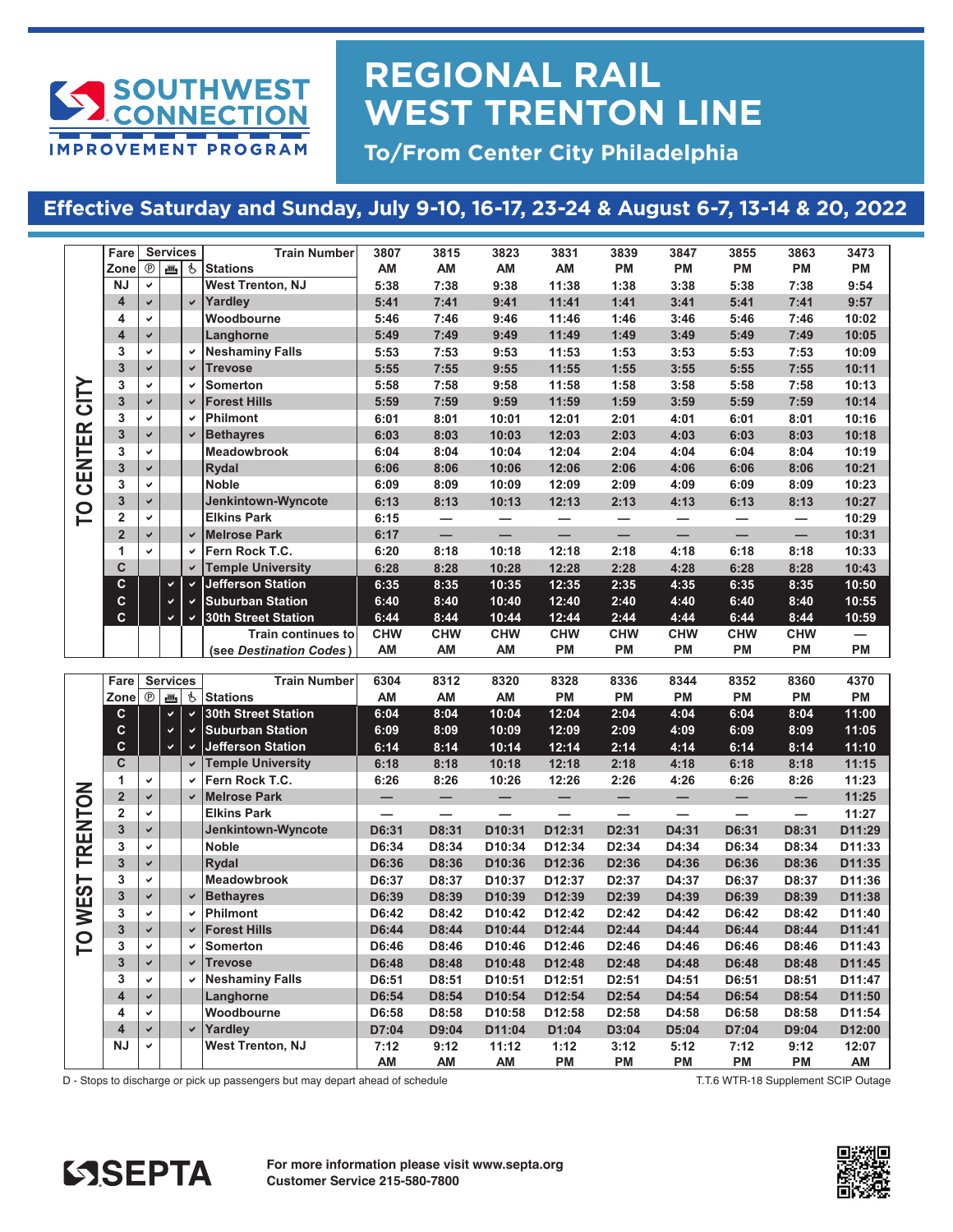

## **REGIONAL RAIL WILMINGTON LINE**

**To/From Center City Philadelphia**

### Effective Saturday and Sunday, July 9-10, 16-17, 23-24 & August 6-7, 13-14 & 20, 2022

|       | Fare           |              | <b>Services</b> |              | <b>Train Number</b>             | 2202      | 2204      | 2208  | 2212      | 2216      | 2220      | 2224      | 2228      | 2232      |
|-------|----------------|--------------|-----------------|--------------|---------------------------------|-----------|-----------|-------|-----------|-----------|-----------|-----------|-----------|-----------|
|       | Zone           | $^{\circ}$   | 画               | Ġ.           | <b>Stations</b>                 | <b>AM</b> | AM        | AM    | AM        | <b>PM</b> | <b>PM</b> | <b>PM</b> | <b>PM</b> | <b>PM</b> |
|       | 4              | ✓            |                 | ✓            | Wilmington                      | 6:05      | 7:05      | 9:05  | 11:05     | 1:05      | 3:05      | 5:05      | 7:05      | 9:05      |
|       | $\overline{4}$ | ✔            |                 | V            | <b>Claymont</b>                 | 6:13      | 7:13      | 9:13  | 11:13     | 1:13      | 3:13      | 5:13      | 7:13      | 9:13      |
|       | 3              | ✓            |                 |              | <b>Marcus Hook</b>              | 6:16      | 7:16      | 9:16  | 11:16     | 1:16      | 3:16      | 5:16      | 7:16      | 9:16      |
|       | 3              | $\checkmark$ |                 |              | <b>Highland Avenue</b>          | 6:18      | 7:18      | 9:18  | 11:18     | 1:18      | 3:18      | 5:18      | 7:18      | 9:18      |
| CITY  | 3              |              |                 | $\checkmark$ | <b>Chester T.C.</b>             | 6:21      | 7:21      | 9:21  | 11:21     | 1:21      | 3:21      | 5:21      | 7:21      | 9:21      |
|       | 3              | $\checkmark$ |                 |              | <b>Eddystone</b>                | 6:23      | 7:23      | 9:23  | 11:23     | 1:23      | 3:23      | 5:23      | 7:23      | 9:23      |
| ΞŔ    | 3              | $\checkmark$ |                 |              | <b>Crum Lynne</b>               | 6:25      | 7:25      | 9:25  | 11:25     | 1:25      | 3:25      | 5:25      | 7:25      | 9:25      |
| CENTI | $\overline{3}$ | $\checkmark$ |                 |              | <b>Ridley Park</b>              | 6:26      | 7:26      | 9:26  | 11:26     | 1:26      | 3:26      | 5:26      | 7:26      | 9:26      |
|       | $\overline{2}$ | v            |                 |              | <b>Prospect Park</b>            | 6:28      | 7:28      | 9:28  | 11:28     | 1:28      | 3:28      | 5:28      | 7:28      | 9:28      |
|       | $\overline{2}$ | ✓            |                 |              | <b>Norwood</b>                  | 6:30      | 7:30      | 9:30  | 11:30     | 1:30      | 3:30      | 5:30      | 7:30      | 9:30      |
| P     | $\overline{2}$ | ✓            |                 |              | <b>Glenolden</b>                | 6:32      | 7:32      | 9:32  | 11:32     | 1:32      | 3:32      | 5:32      | 7:32      | 9:32      |
|       | $\overline{2}$ | ✓            |                 |              | <b>Folcroft</b>                 | 6:34      | 7:34      | 9:34  | 11:34     | 1:34      | 3:34      | 5:34      | 7:34      | 9:34      |
|       | $\overline{2}$ | v            |                 |              | <b>Sharon Hill</b>              | 6:36      | 7:36      | 9:36  | 11:36     | 1:36      | 3:36      | 5:36      | 7:36      | 9:36      |
|       | $\overline{2}$ | ✔            |                 |              | <b>Curtis Park</b>              | 6:37      | 7:37      | 9:37  | 11:37     | 1:37      | 3:37      | 5:37      | 7:37      | 9:37      |
|       | $\overline{2}$ | v            |                 |              | Darby                           | D6:40     | D7:40     | D9:40 | D11:40    | D1:40     | D3:40     | D5:40     | D7:40     | D9:40     |
|       | C              |              | $\checkmark$    | $\checkmark$ | 30th Street Station Lower Level | 6:48      | 7:48      | 9:48  | 11:48     | 1:48      | 3:48      | 5:48      | 7:48      | 9:48      |
|       |                |              |                 |              |                                 | <b>AM</b> | <b>AM</b> | AM    | <b>AM</b> | <b>PM</b> | <b>PM</b> | <b>PM</b> | <b>PM</b> | <b>PM</b> |

|            | Fare                    |              | <b>Services</b> |              | <b>Train Numberl</b>            | 2205  | 2209                | 2213               | 2217               | 2221      | 2225      | 2229      | 2235      |
|------------|-------------------------|--------------|-----------------|--------------|---------------------------------|-------|---------------------|--------------------|--------------------|-----------|-----------|-----------|-----------|
|            | Zone                    | $^{\circ}$   | رأأأع           | ġ.           | <b>Stations</b>                 | AM    | AM                  | AM                 | <b>PM</b>          | <b>PM</b> | <b>PM</b> | <b>PM</b> | PM        |
|            | C.                      |              | $\checkmark$    | $\checkmark$ | 30th Street Station Lower Level | 7:52  | 9:52                | 11:52              | 1:52               | 3:52      | 5:52      | 7:52      | 10:52     |
|            | 2 <sup>2</sup>          | $\checkmark$ |                 |              | <b>Darby</b>                    | 8:00  | 10:00               | 12:00              | 2:00               | 4:00      | 6:00      | 8:00      | 11:00     |
|            | $\overline{2}$          | ✔            |                 |              | <b>Curtis Park</b>              | 8:02  | 10:02               | 12:02              | 2:02               | 4:02      | 6:02      | 8:02      | 11:02     |
|            | $\overline{2}$          | ✔            |                 |              | <b>Sharon Hill</b>              | 8:03  | 10:03               | 12:03              | 2:03               | 4:03      | 6:03      | 8:03      | 11:03     |
|            | $\overline{\mathbf{2}}$ | ✔            |                 |              | <b>Folcroft</b>                 | 8:05  | 10:05               | 12:05              | 2:05               | 4:05      | 6:05      | 8:05      | 11:05     |
| NOLONIN    | $\overline{2}$          | ✔            |                 |              | <b>Glenolden</b>                | 8:07  | 10:07               | 12:07              | 2:07               | 4:07      | 6:07      | 8:07      | 11:07     |
|            | $\overline{2}$          | ✓            |                 |              | <b>Norwood</b>                  | 8:09  | 10:09               | 12:09              | 2:09               | 4:09      | 6:09      | 8:09      | 11:09     |
|            | $\overline{2}$          | $\checkmark$ |                 |              | <b>Prospect Park</b>            | 8:11  | 10:11               | 12:11              | 2:11               | 4:11      | 6:11      | 8:11      | 11:11     |
| <b>NIN</b> | 3                       | ✓            |                 |              | <b>Ridley Park</b>              | 8:13  | 10:13               | 12:13              | 2:13               | 4:13      | 6:13      | 8:13      | 11:13     |
|            | $\overline{\mathbf{3}}$ | $\checkmark$ |                 |              | <b>Crum Lynne</b>               | D8:15 | D10:15              | D12:15             | D <sub>2</sub> :15 | D4:15     | D6:15     | D8:15     | D11:15    |
| P          | 3                       | ✔            |                 |              | <b>Eddystone</b>                | D8:16 | D <sub>10:16</sub>  | D <sub>12:16</sub> | D2:16              | D4:16     | D6:16     | D8:16     | D11:16    |
|            | $\overline{\mathbf{3}}$ |              |                 | $\checkmark$ | <b>Chester T.C.</b>             | D8:18 | D <sub>10</sub> :18 | D <sub>12:18</sub> | D2:18              | D4:18     | D6:18     | D8:18     | D11:18    |
|            | 3                       | ✔            |                 |              | <b>Highland Avenue</b>          | D8:21 | D <sub>10</sub> :21 | D <sub>12:21</sub> | D2:21              | D4:21     | D6:21     | D8:21     | D11:21    |
|            | $\mathbf{3}$            | ✔            |                 |              | <b>Marcus Hook</b>              | D8:24 | D <sub>10</sub> :24 | D12:24             | D2:24              | D4:24     | D6:24     | D8:24     | D11:24    |
|            | 4                       | ✓            |                 | ✓            | Claymont                        | D8:28 | D <sub>10</sub> :28 | D <sub>12:28</sub> | D2:28              | D4:28     | D6:28     | D8:28     | D11:28    |
|            | 4                       | $\checkmark$ |                 | ✔            | Wilmington                      | 8:38  | 10:38               | 12:38              | 2:38               | 4:38      | 6:38      | 8:38      | 11:38     |
|            |                         |              |                 |              |                                 | AM    | <b>AM</b>           | PM                 | <b>PM</b>          | PM        | <b>PM</b> | <b>PM</b> | <b>PM</b> |

D - Stops to discharge or pick up passengers but may depart ahead of schedule T.T.6 WIL-17 Supplement SCIP Outage